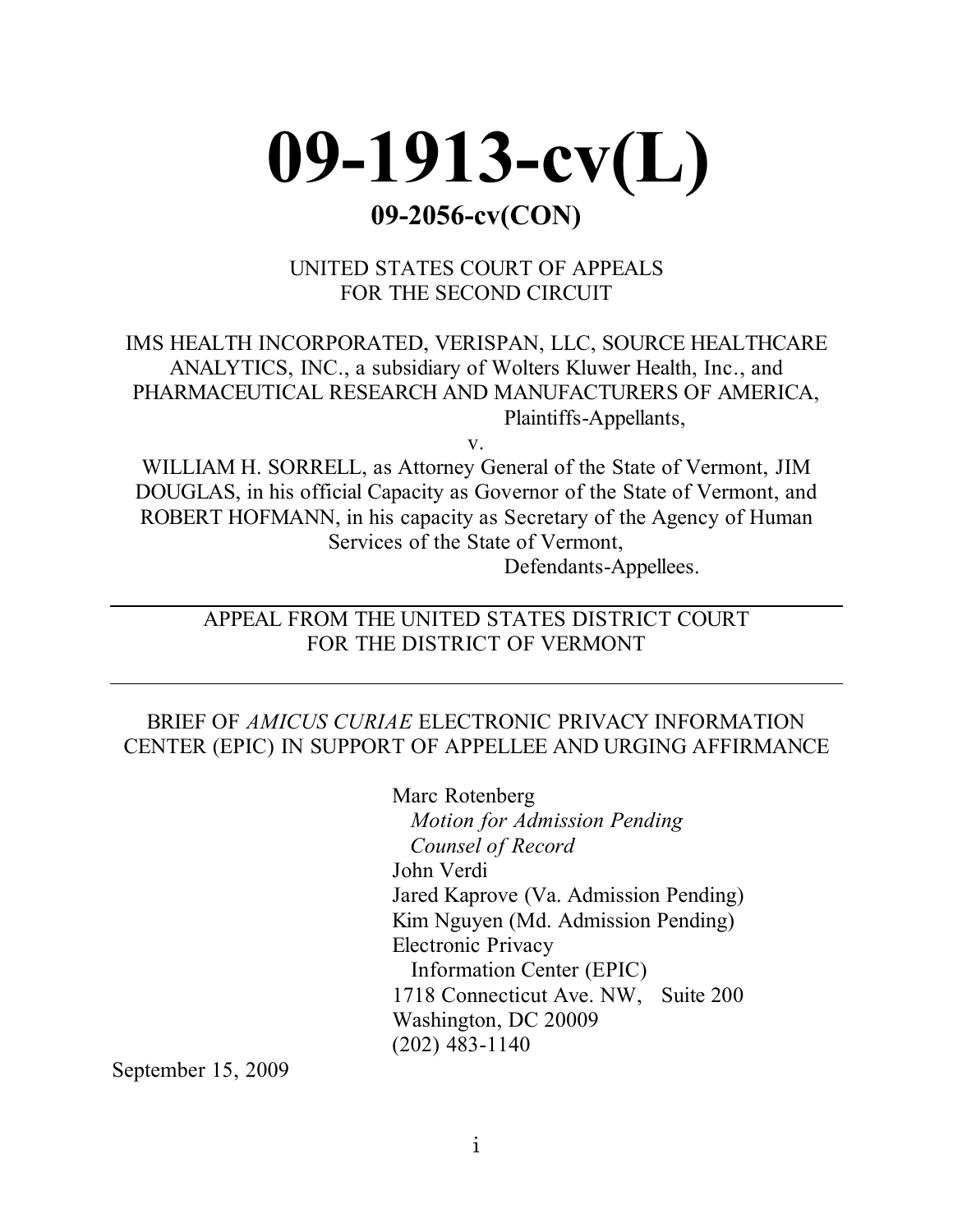## **CORPORATE DISCLOSURE STATEMENT**

Purusuant to Fed. R. App. P. 26.1 and 29(c) for Case No. 09-1913-cv(L)

Amicus Curiae, Electronic Privacy Information Center ("EPIC"), is a District of Columbia corporation with no parent corporation. No publicly held company owns 10% or more of the stock of EPIC.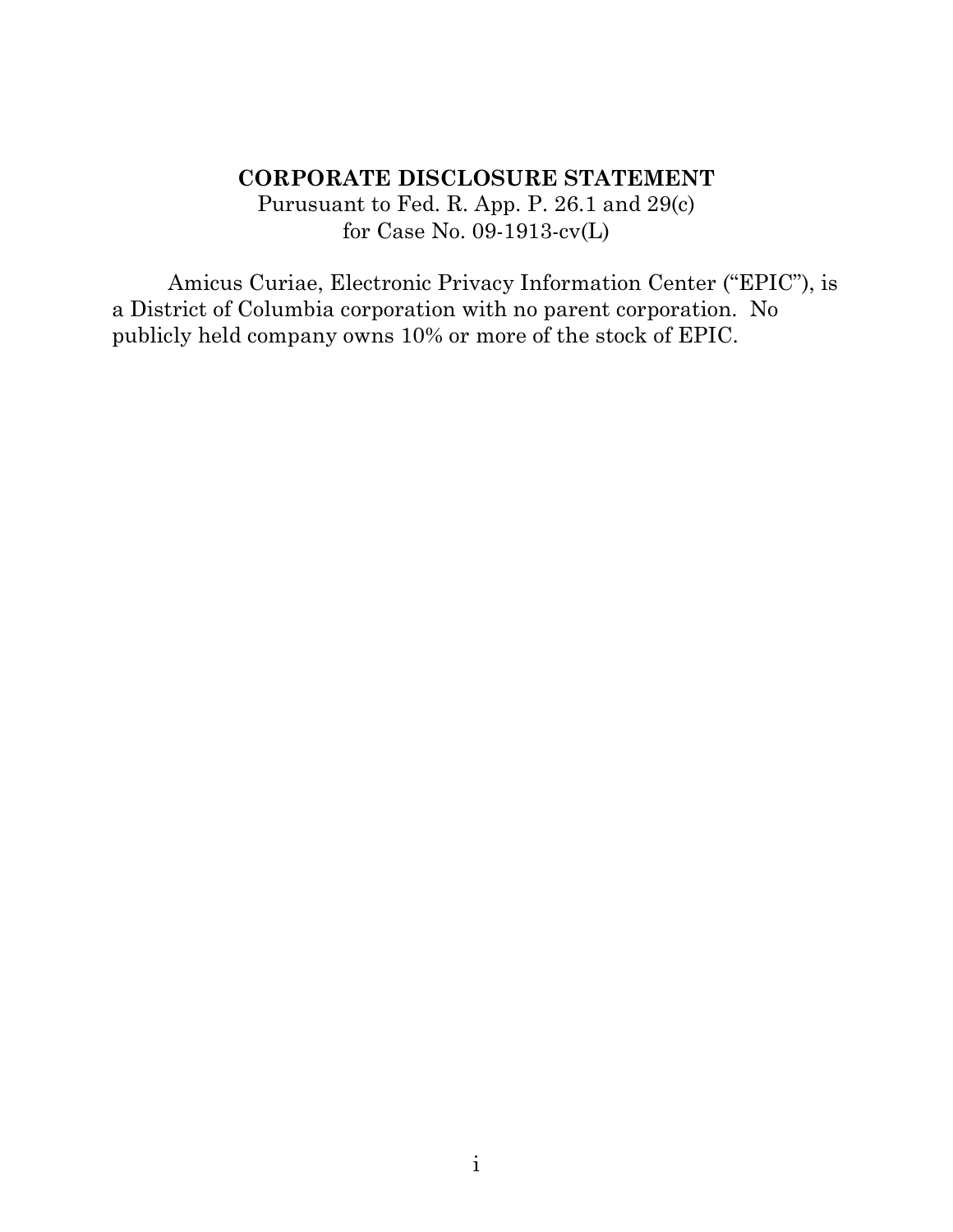# **TABLE OF CONTENTS**

| The Vermont Act Relating to Increasing Transparency of<br>П.<br>Prescription Drug Pricing and Information Advances a Substantial |
|----------------------------------------------------------------------------------------------------------------------------------|
| III. IMS Health's "De-identification" Practices Do Not Obviate the                                                               |
| $CONCLUSION$                                                                                                                     |
|                                                                                                                                  |
|                                                                                                                                  |
|                                                                                                                                  |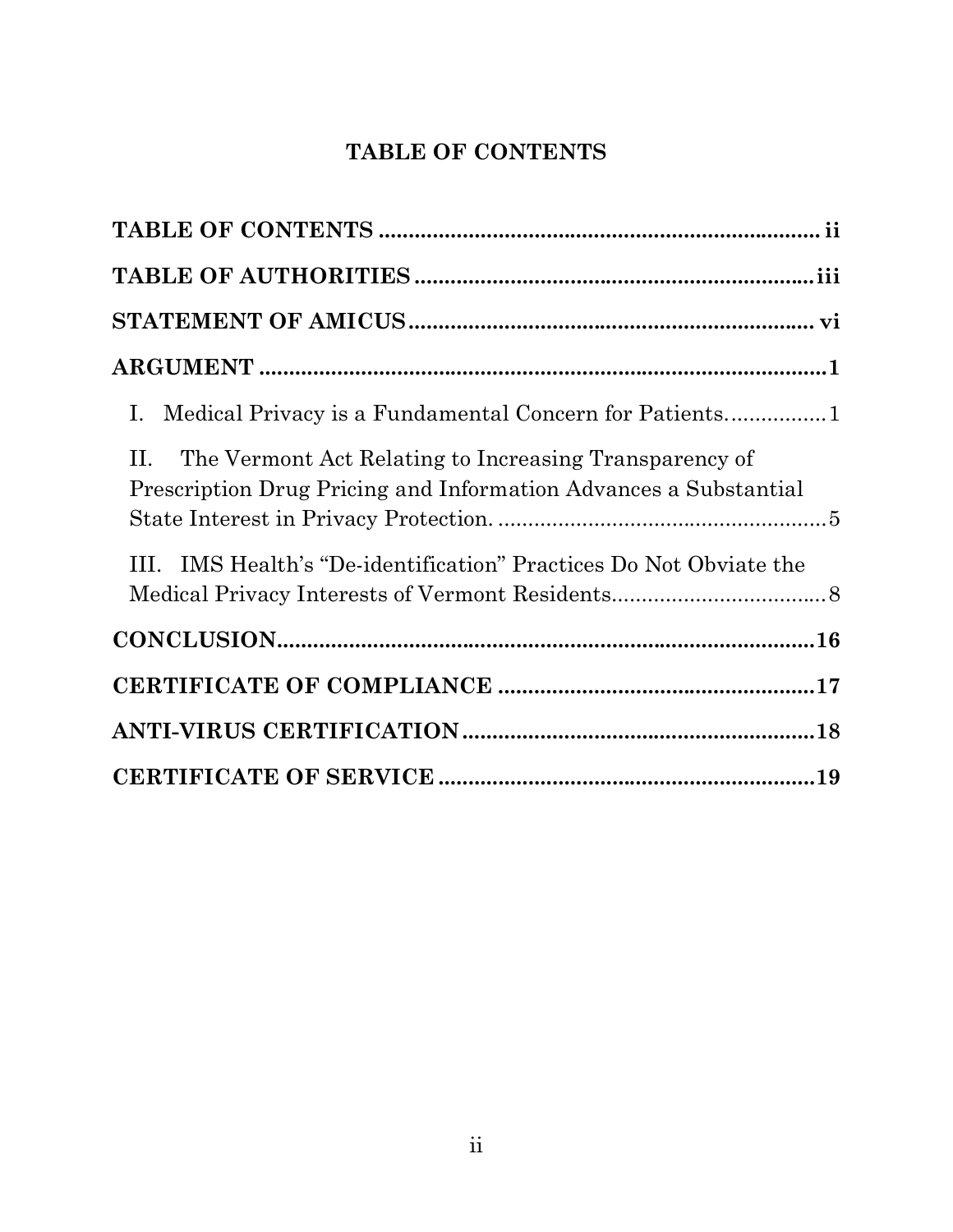## **TABLE OF AUTHORITIES**

## **Federal Cases**

| IMS Health v. Sorrell, $\_\_$ F. Supp. 2d $\_\_$ , No. 1:07–CV–188 (D. Vt.     |
|--------------------------------------------------------------------------------|
| <i>Northwestern Memorial Hospital v. Ashcroft, 362 F.3d 923, 929 (7th Cir.</i> |
| <b>State Cases</b>                                                             |
| <i>IMS Health Inc. v. Ayotte, 490 F. Supp. 2d 163 (D.N.H. 2007)</i> 1          |
| <b>Federal Statutes</b>                                                        |
| Health Insurance Portability and Accountability Act of 1996 (HIPAA),           |
| <b>State Statutes</b>                                                          |
|                                                                                |
|                                                                                |
|                                                                                |
|                                                                                |
|                                                                                |
|                                                                                |
|                                                                                |
| <b>Federal Regulations</b>                                                     |
|                                                                                |
|                                                                                |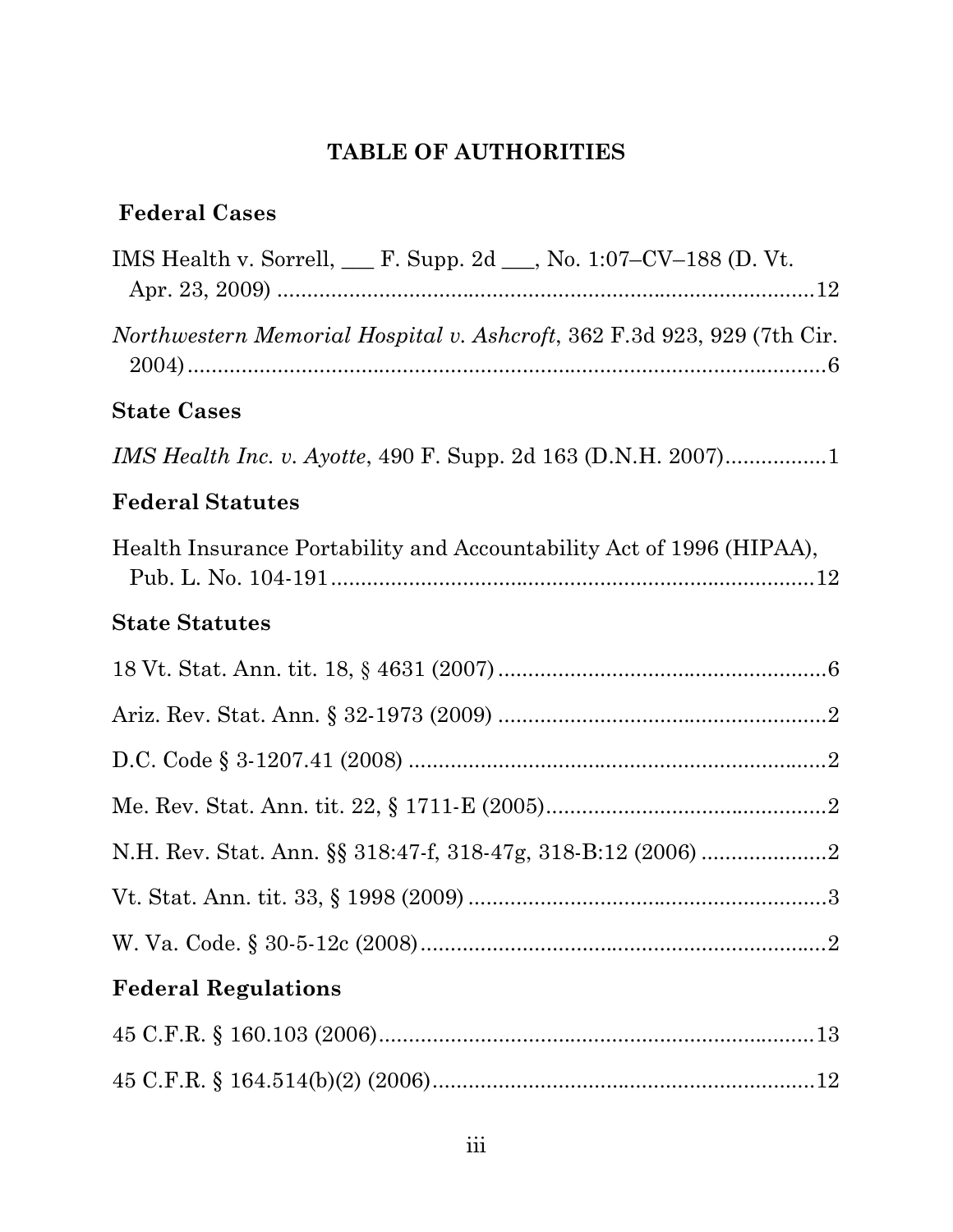## **Other Authorities**

| Arvind Narayanan and Vitaly Shmatikov, Robust De-anonymization of<br>Large Datasets (How to Break the Anonymization of the Netflix Prize                                                                                    |
|-----------------------------------------------------------------------------------------------------------------------------------------------------------------------------------------------------------------------------|
| Chris Soghoian, <i>Debunking Google's Log Anonymization Propaganda</i> ,<br>Surveillance State Blog, Sept. 11, 2008, http://news.cnet.com/8301-                                                                             |
| David G. Post, Pooling Intellectual Capital: Thoughts on Anonymity,<br>Pseudonymity, and Limited Liability in Cyberspace, 11 U. Chi. Legal                                                                                  |
| Gary E. Merchant, <i>Personalized Medicine and the Law</i> , 44 Arizona                                                                                                                                                     |
|                                                                                                                                                                                                                             |
|                                                                                                                                                                                                                             |
|                                                                                                                                                                                                                             |
| Harris Interactive, <i>HIPAA Notices Have Improved Public's Confidence</i><br>That Their Medical Information is Being Handled Properly: However<br>public split on benefits of and privacy risks associated with Electronic |
|                                                                                                                                                                                                                             |
| Joe Mullin, States Consider Limits on Medical Data-mining, Boston                                                                                                                                                           |
| Khaled El Emam et al., Evaluating Common De-identification<br><i>Heuristics for Personal Health Information, 8 J. Med. Internet Res. 4</i>                                                                                  |
| Latanya Sweeney, Roundtable Discussion: Identifiability of Data,                                                                                                                                                            |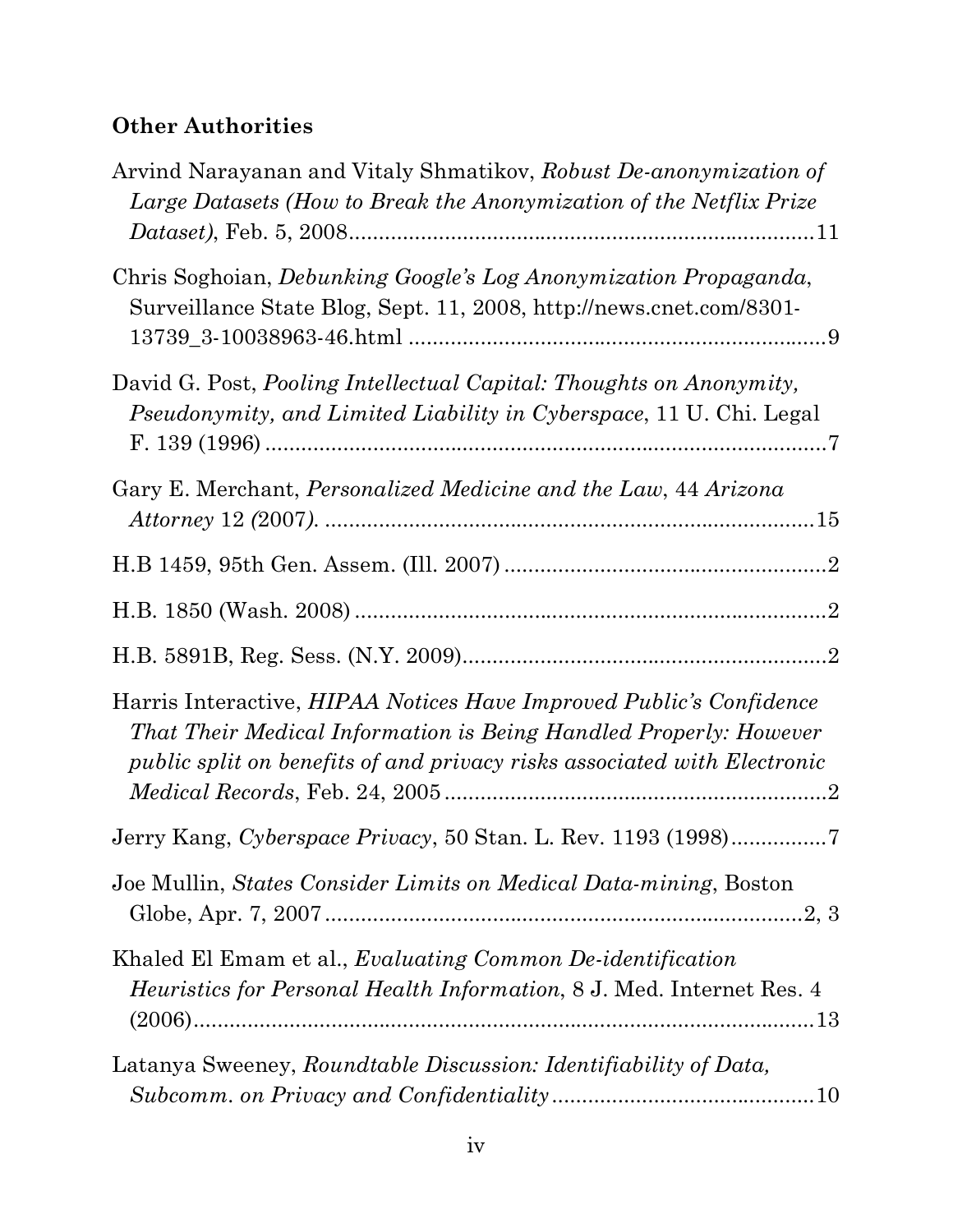| Paul Ohm, Broken Promises of Privacy: Responding to the Surprising          |  |
|-----------------------------------------------------------------------------|--|
| <i>Failure of Anonymization</i> 4 (University of Colorado Law Legal Studies |  |
| Research Paper No. 09-12, 2009), available at                               |  |
| http://papers.ssrn.com/sol3/papers.cfm?abstract_id=14500068, 11, 13,        |  |
| 14                                                                          |  |
| <i>Prescription Data Mining Fact Sheet, Nov. 19, 2008,</i>                  |  |
| http://www.prescriptionproject.org/tools/fact_sheets/files/0004.pdf3        |  |
|                                                                             |  |
|                                                                             |  |
|                                                                             |  |
|                                                                             |  |

| Salvador Ochoa et al., Re-identification of Individuals in Chicago's<br><i>Homicide Database: A Technical and Legal Study, Massachusetts</i> |  |
|----------------------------------------------------------------------------------------------------------------------------------------------|--|
| Tanya Alberts, Doctors Ask AMA to Assure Some Privacy for their                                                                              |  |

*Prescription Pads*, AMNews, Dec. 25, 2000.............................................3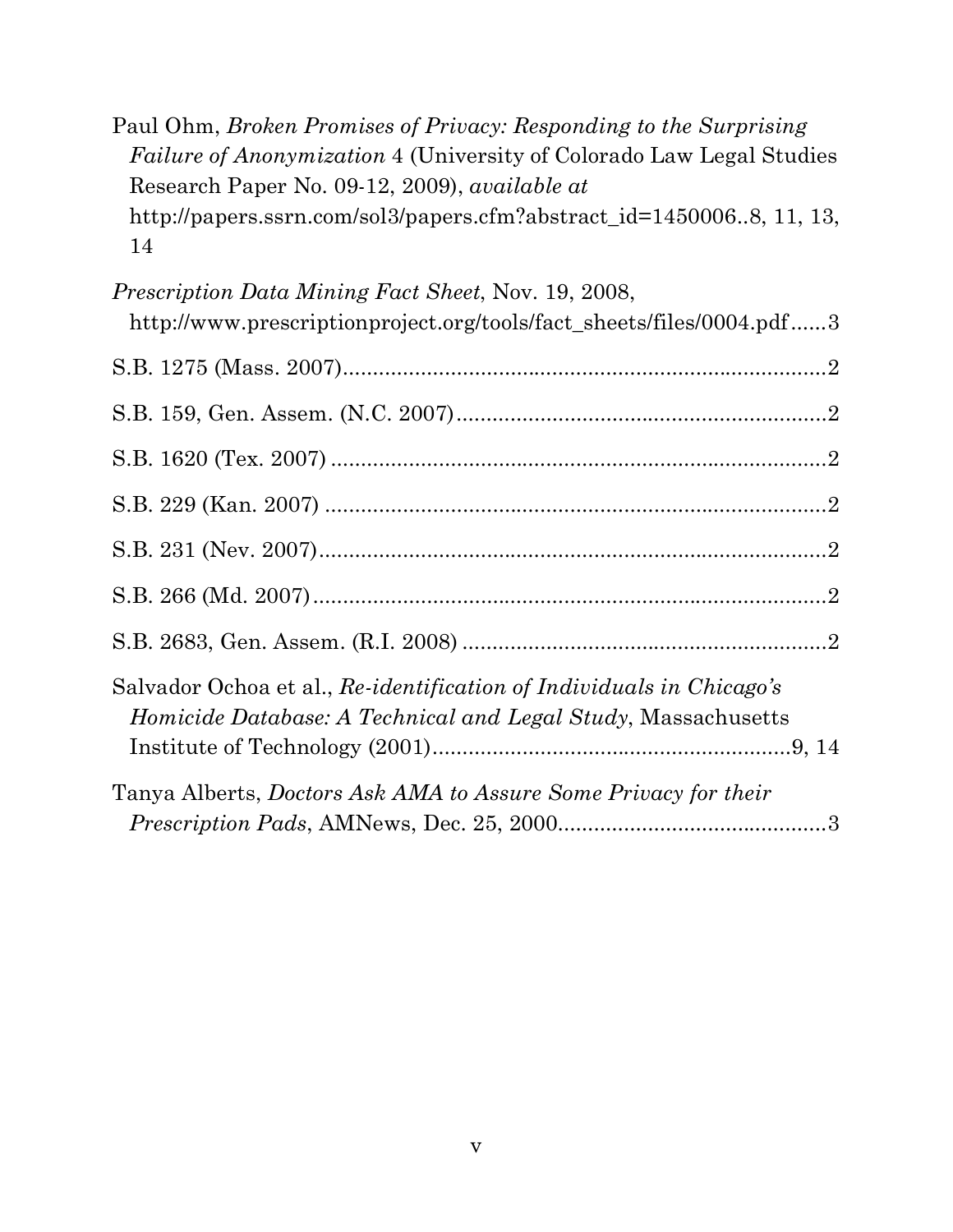#### **STATEMENT OF AMICUS**

The Electronic Privacy Information Center (EPIC) is a public interest research center in Washington, D.C., EPIC was established in 1994 to focus public attention on emerging civil liberties issues and to protect privacy, the First Amendment, and other Constitutional values. EPIC has participated as *amicus curiae* in several cases before the United States Supreme Court and other courts concerning privacy issues, new technologies, and Constitutional interests, including *Flores-Figueroa v. United States*, 129 S. Ct. 1886 (2009) *Herring v. United States*, 129 S. Ct. 695 (2009); *Crawford v. Marion County Election Board*, 128 S. Ct. 1610 (2008); *Hiibel v. Sixth Judicial Circuit of Nevada*, 542 U.S. 177 (2004); *Doe v. Chao*, 540 U.S. 614 (2003); *Smith v. Doe*, 538 U.S. 84 (2003); *Department of Justice v. City of Chicago*, 537 U.S. 1229 (2003); *Watchtower Bible and Tract Society of N.Y., Inc. v. Village of Stratton*, 536 U.S. 150 (2002); *Reno v. Condon*, 528 U.S. 141 (2000); *National Cable and Telecommunications Association v. Federal Communications Commission*, 555 F.3d 996 (D.C. Cir. 2009); *Bunnell v. Motion Picture Association of America*, No. 07-56640 (9th Cir. filed Nov. 12, 2007); *Kohler v. Englade*, 470 F.3d 1104 (5th Cir. 2006) 470 F.3d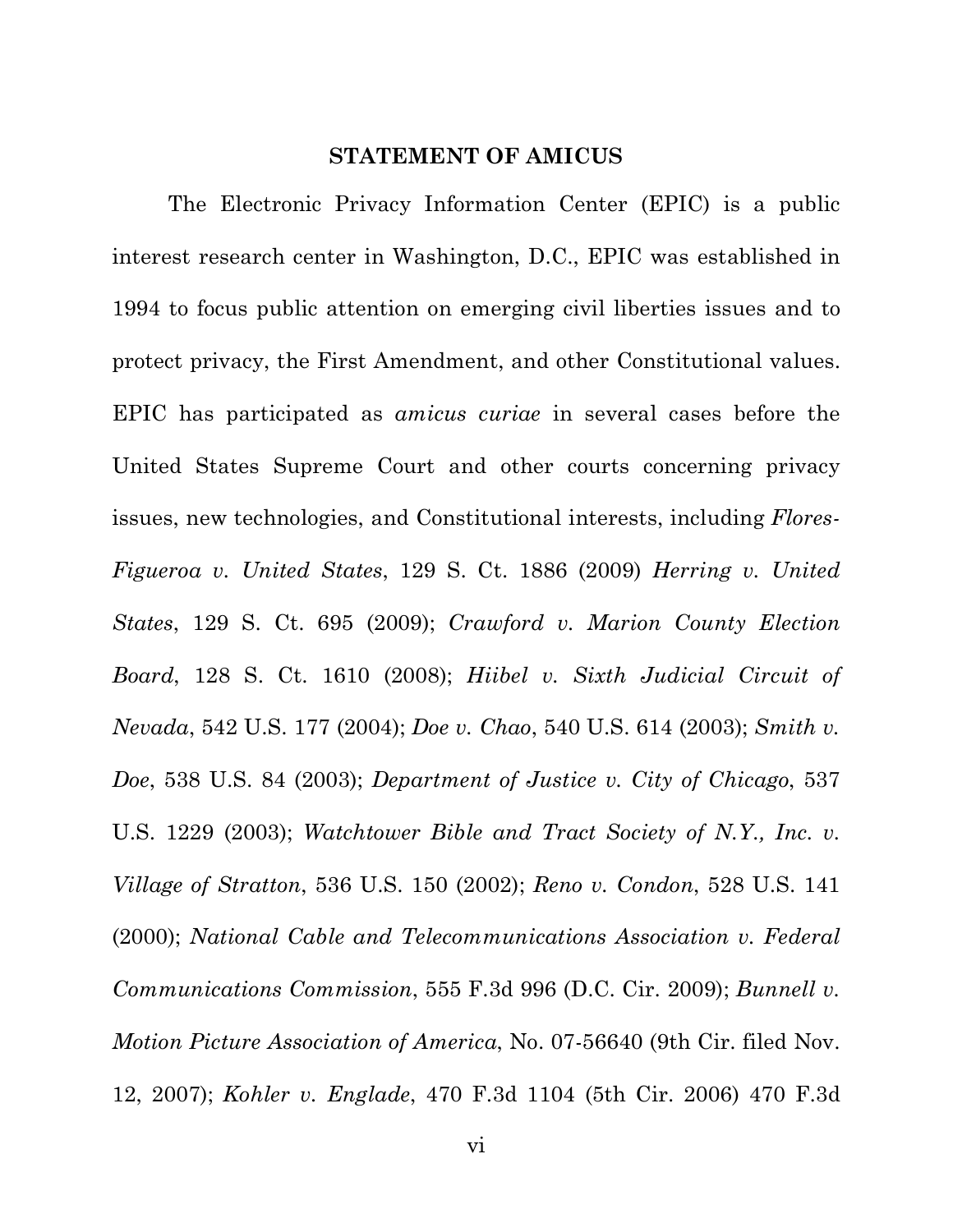1104 (5th Cir. 2006); *United States v. Kincade*, 379 F.3d 813 (9th Cir. 2004), *cert. denied* 544 U.S. 924 (2005); and *State v. Raines*, 857 A.2d 19 (Md. 2003). EPIC has a particular interest in protections that limit disclosure of medical information, and has filed as *amicus* in a case that upheld New Hampshire's prescription privacy law. *See IMS Health v. Ayotte*, 550 F.3d 42 (1st Cir. 2008) *cert. denied* 129 S. Ct. 2864 (2009).

At issue in this case are the privacy interests of Vermont residents that the state of Vermont sought to protect through the enactment of legislation. The state has a vital interest in regulating conduct that enables the transfer and sale of personal medical record information. Not only has Appellant IMS Health challenged this regulation as a violation of Appellant's right to profit from the sale of this sensitive data, Appellant engages in practices that continue to endanger the privacy interests of Vermont residents. *Amicus* therefore submits this brief to make clear the substantial interest in safeguarding sensitive personal information as well as the related concern about the transfer of "anonymized" patient data to datamining firms.

EPIC supports the outcome reached by the district court. In fact, EPIC believes that the court did no go far enough in stating the extent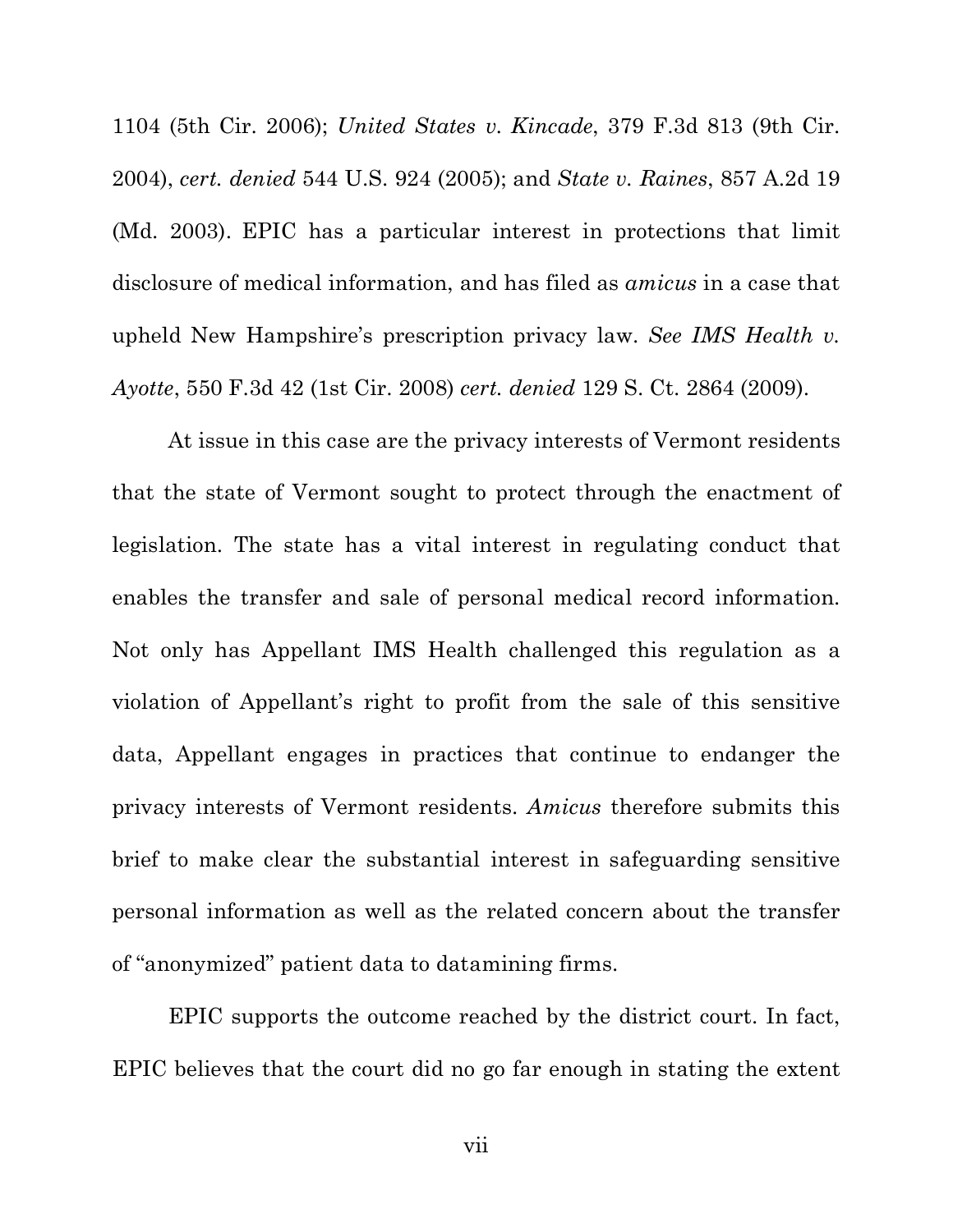of the privacy interest at issue in this statute now under consideration by this Court. It is the nature of rapid technological change that the risks to personal privacy are often greater than can be readily understood. This brief of *amicus* EPIC shows that in addition to the concerns expressed about the privacy of prescriber data, there are also substantial concerns for the privacy of patient data. Further, the techniques for anonymity contemplated in the statute are not adequately enforced to safeguard these interests. For these reasons, EPIC urges affirmance of the lower court's decision to uphold the Vermont law.

All parties have consented to the filing of this brief. Fed. R. App. P. 29(a).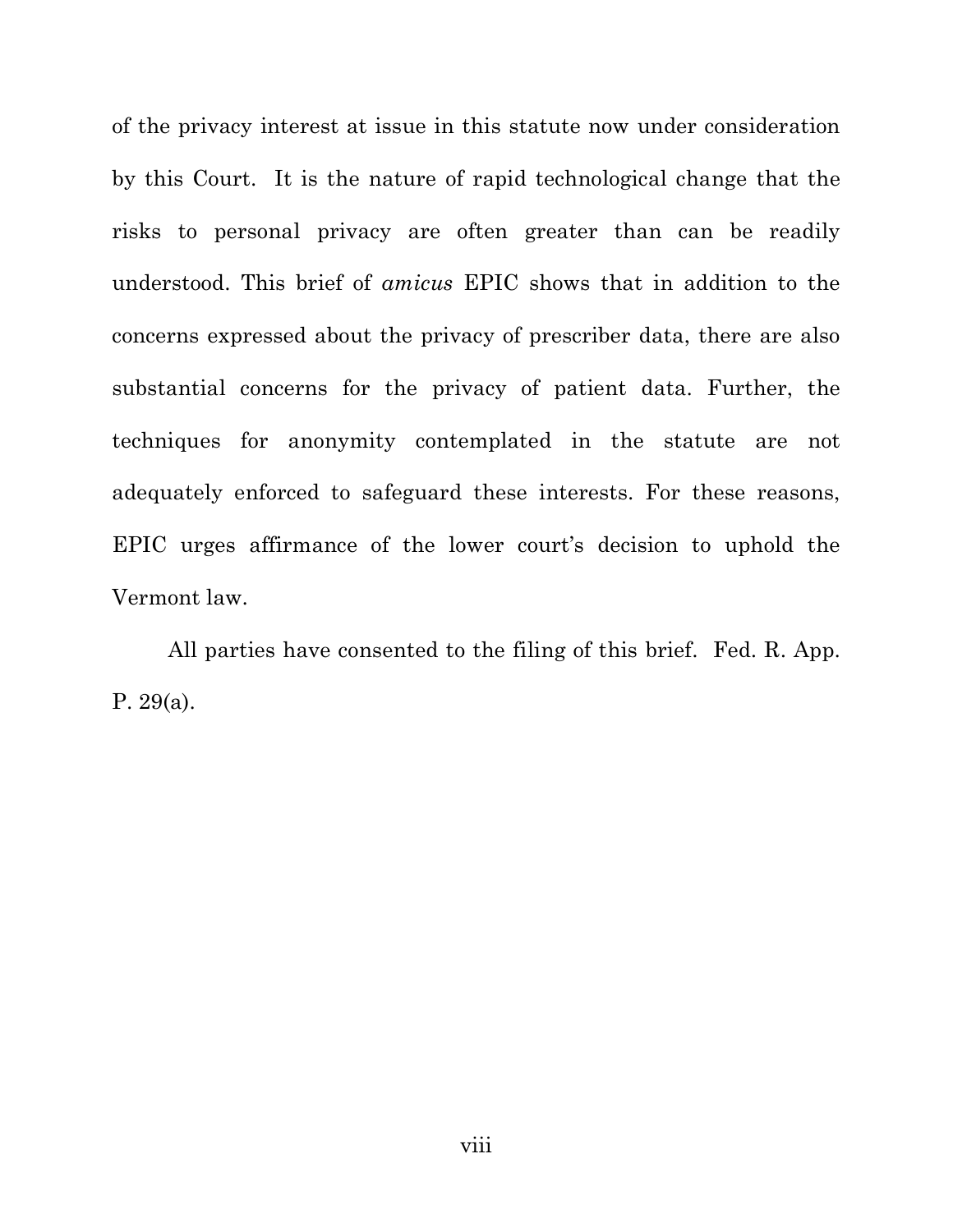#### **ARGUMENT**

### **I. Medical Privacy is a Fundamental Concern for Patients.**

There are approximately 1.4 million health care providers in the United States. *IMS Health Inc. v. Ayotte*, 490 F. Supp. 2d 163, 165 (D. N.H. 2007). These providers write billions of prescriptions each year for more than 8,000 different pharmaceutical products. *Id.* These prescriptions are filled at 54,000 retail pharmacies throughout the country. *Id*. The retail pharmacies acquire records for every prescription they fill. These records include: patient name; prescriber identification; drug name; dosage requirement; quantity; and date filled. *Id*. In order to comply with federal and state privacy laws, patient-identifying information is encrypted and de-identified, often with software installed by the datamining companies themselves. *Id.* at 166. The rest of the prescription record remains intact. Thus, a patient's entire drug history is correlated, and each provider can be identified along with their prescribing habits. *Id.* This practice raises privacy concerns for both patients and health care providers.

Public sentiment overwhelmingly favors the protection of patient privacy. Over 70% of the Americans have concerns over the disclosure of

1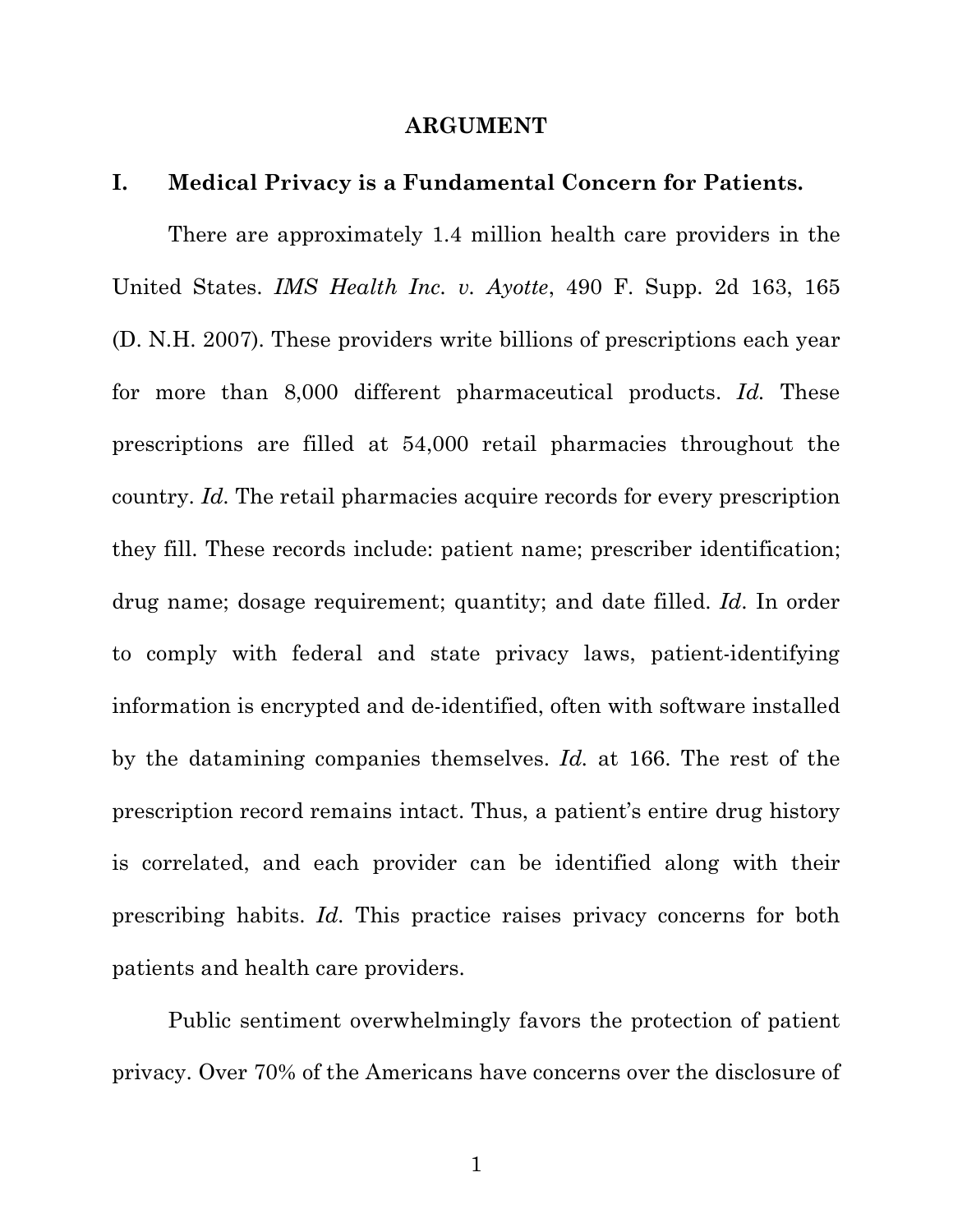their medical information without their knowledge. Harris Interactive, *HIPAA Notices Have Improved Public's Confidence That Their Medical Information is Being Handled Properly: However public split on benefits of and privacy risks associated with Electronic Medical Records*, Feb. 24, 2005.

Arizona, the District of Columbia, Illinois, Kansas, Maine, Massachusetts, Nevada, New Hampshire, New York, North Carolina, Rhode Island, Texas, Washington, and West Virginia have all considered or enacted bills banning the sale of prescriber data. *See* Ariz. Rev. Stat. Ann. § 32-1973 (2009); D.C. Code § 3-1207.41 (2008); H.B 1459, 95th Gen. Assem. (Ill. 2007); S.B. 229 (Kan. 2007); Me. Rev. Stat. Ann. tit. 22, § 1711-E (2005); S.B. 266 (Md. 2007); S.B. 1275 (Mass. 2007); S.B. 231 (Nev. 2007); N.H. Rev. Stat. Ann. §§ 318:47-f, 318-47g, 318-B:12 (2006); H.B. 5891B, Reg. Sess. (N.Y. 2009); S.B. 159, Gen. Assem. (N.C. 2007); S.B. 2683, Gen. Assem. (R.I. 2008); S.B. 1620 (Tex. 2007); H.B. 1850 (Wash. 2008); W. Va. Code. § 30-5-12c (2008). *See also* Joe Mullin, *States Consider Limits on Medical Data-mining*, Boston Globe, Apr. 7, 2007; The Prescription Project, *Prescription Data Mining*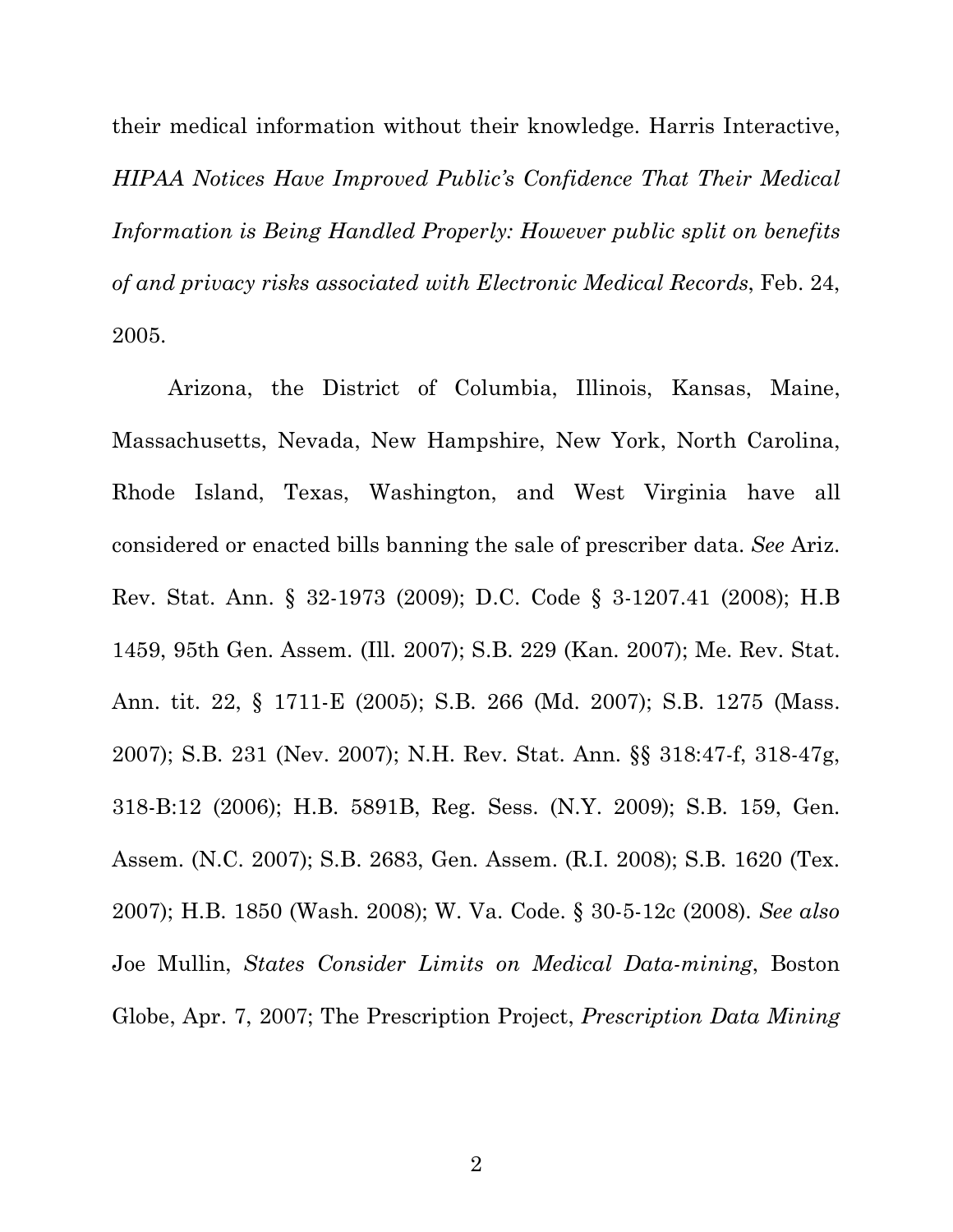*Fact Sheet*, Nov. 19, 2008.<sup>1</sup> Vermont's prescription privacy law bans the sale of prescriber data and is the focus in this case. *See* Vt. Stat. Ann. Tit. 18, § 4631 (2009).

Doctors have also petitioned the American Medical Association (AMA) on behalf of themselves and their patients for legal relief, blaming data-mining companies for interfering with the patient-doctor relationship and violating doctors' and patients' privacy. Tanya Alberts, *Doctors Ask AMA to Assure Some Privacy for their Prescription Pads*, AMNews, Dec. 25, 2000. Even after the AMA adopted an opt-out approach to the sale of prescriber data, doctors continue to question this practice and lobby for stronger safeguards of patient information. Joe Mullin, *States Consider Limits on Medical Data-mining*, Boston Globe, Apr. 7, 2007. The Vermont Medical Society, which represents two-thirds of doctors practicing in Vermont, unanimously passed a resolution asserting that "the use of physician prescription information by sales representatives is an intrusion into the way physicians practice medicine." Vt. Stat. Ann. tit. 33, § 1998(20) (2009).

Although the AMA's Prescribing Data Restriction Program

<sup>1</sup> *Available at*

 $\overline{a}$ 

http://www.prescriptionproject.org/tools/fact\_sheets/files/0004.pdf.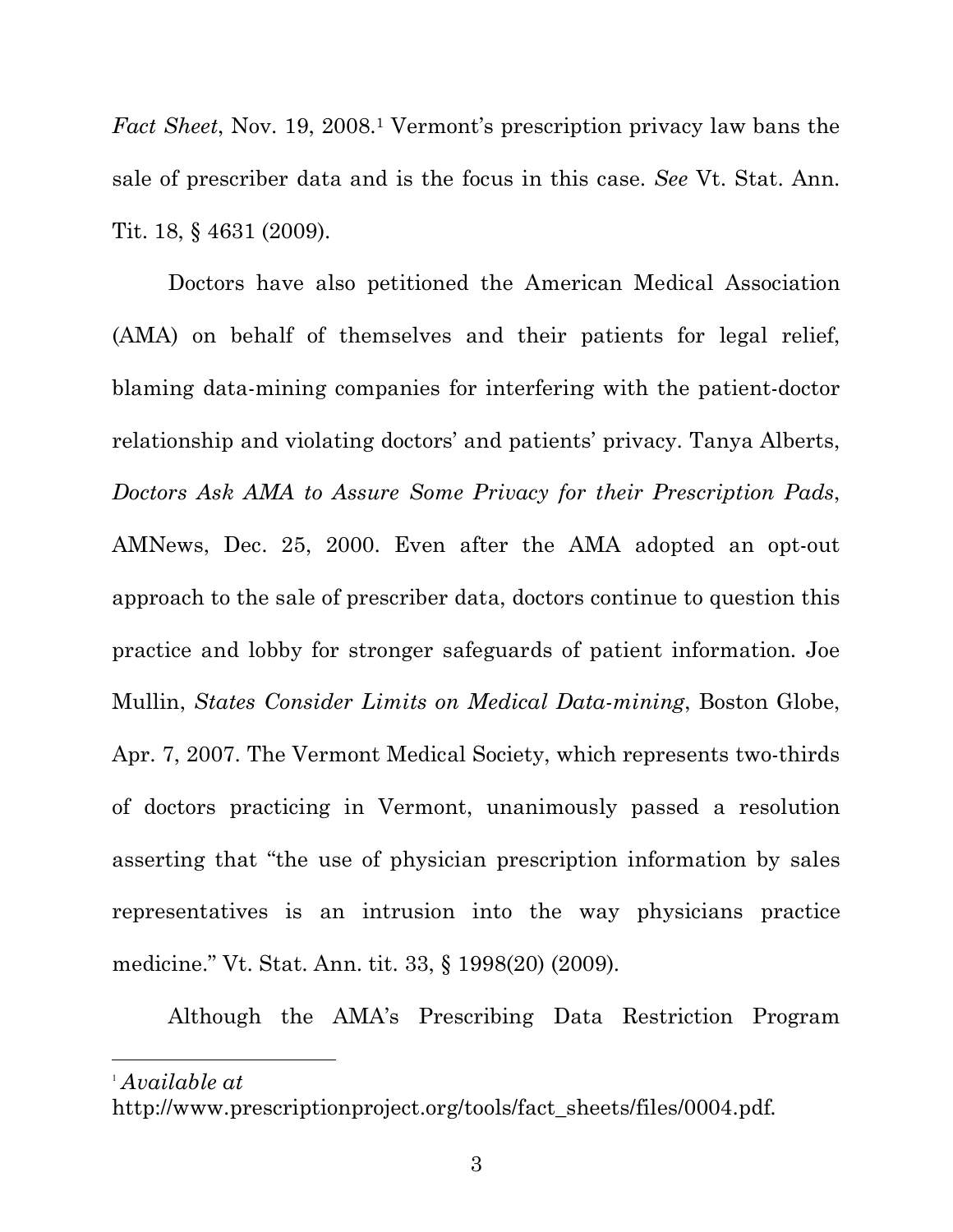(PDRP) allows physicians to opt out of having their prescribing history accessed by drug representatives, many physicians feel it is inadequate. The National Physician's Alliance supports a complete ban on the sale of prescriber data. Nat'l Physician's Alliance, *Issue Brief: The Sale of Physician Prescribing Data Raises Health Care Costs* (Feb. 2009).2 They have spoken against the PDRP because the program is burdensome and not widely publicized. Further, even if a physician opts out, there is no guarantee that AMA will not sell prescriber data to pharmaceutical companies. The opt-out only means pharmaceutical companies agree to restrict the sale or release of the data to their drug detailers, although the policy does not provide patients or physicians with a clear legal remedy if a company fails to comply. *Id.*

Health care providers face the unique challenge of providing quality, affordable health care to everyone, while protecting each patient's fundamental right to privacy. The increasing use of electronic databases of patient information could meet many of these goals by reducing institutional costs, integrating applicable data from multiple sources, and allowing patients to receive a higher and more accurate

 $\overline{a}$ 

<sup>2</sup> *Available at* ttp://npalliance.org/images/uploads/IssueBrief-Prescribing Data low res.pdf.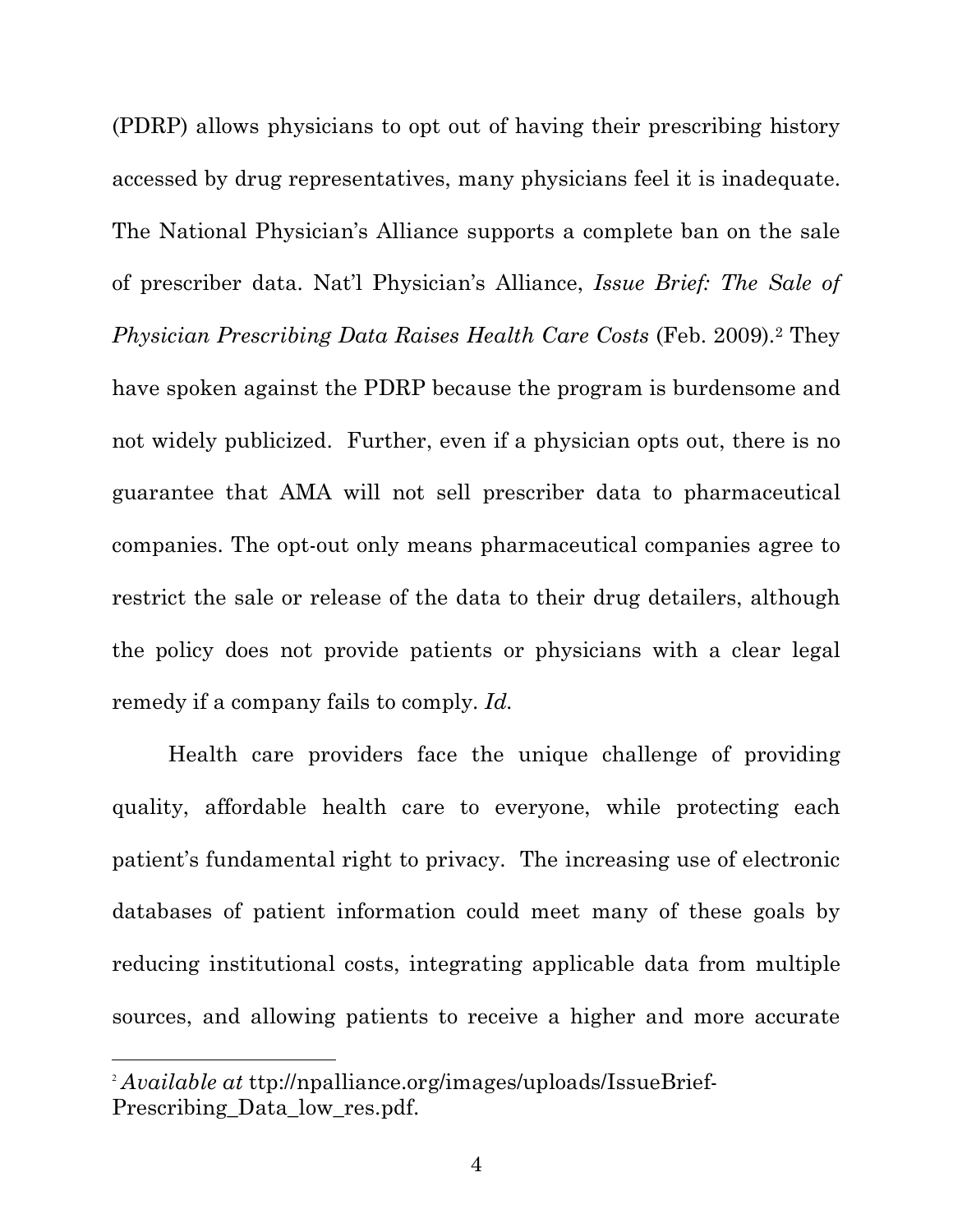level of care. *See* Latanya Sweeney, *Weaving Technology and Policy Together to Maintain Confidentiality*, 25 J. Law, Med., & Ethics 98, 98- 99 (1997) (summarizing industry and research use of personally identifiable health care information). However, this transition to a centralized depository for health care information requires the disclosure of private medical records to secondary actors, such as researchers, economists, statisticians, administrators, consultants, and computer scientists. Unfortunately, the current legal and security infrastructure surrounding patient medical information has not undergone a similar modernization for the electronic age. As a result, electronic health care records systems and centralized health care databases lack meaningful privacy safeguards.

## **II. The Vermont Act Relating to Increasing Transparency of Prescription Drug Pricing and Information Advances a Substantial State Interest in Privacy Protection.**

For the reasons set forth above and in the brief of Appellee William H. Sorrell, the Attorney General for the State of Vermont, the Vermont legislature passed Senate Bill 115 to protect the public health of Vermont citizens, protect the privacy of prescribers and prescribing information, and to contain costs in the private health care sector.

5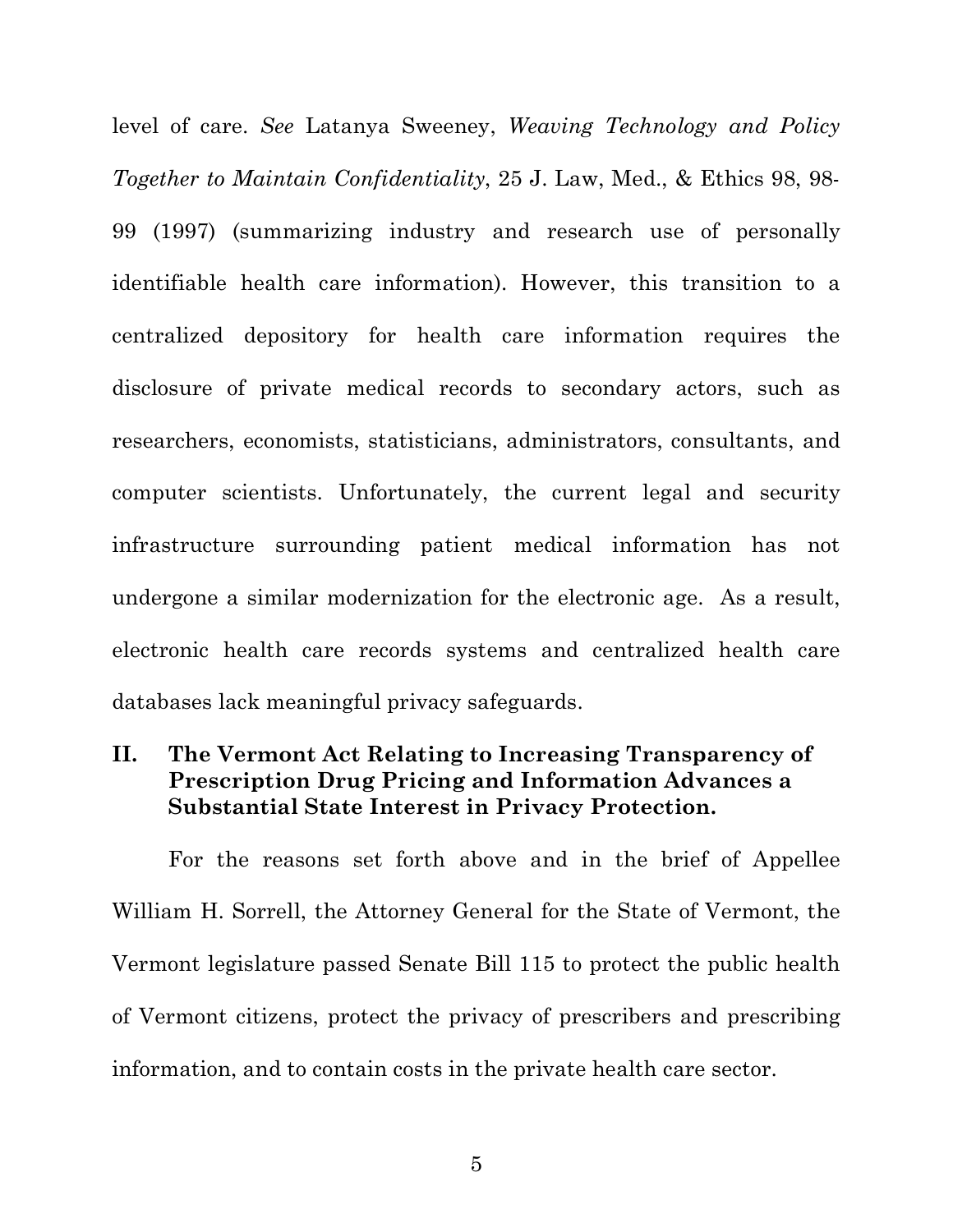It is the provision of the Act that permits marketing use of "patient and prescriber data" that "does not identify a prescriber and [for which] there is no reasonable basis to believe that the data provided could be used to identify a prescriber" that gives rise to EPIC's brief. 18 Vt. Stat. Ann. tit. 18, § 4631 (2007). Simply stated, the privacy interest that undergirds the state's interest in this statute is even greater than what the legislature expressly recognized in the findings. Further, IMS Health's asserted safeguards regarding prescriber-identifiable information and de-identified patient data are neither efficient nor strong enough to protect the privacy interests of patients and doctors or to preserve doctor-patient confidentiality. The Court should give great weight to patients' privacy interests in its *Central Hudson* analysis. *See Central Hudson Gas & Elec. Corp. v. Pub. Serv. Comm'n of N.Y.*, 447 U.S. 557 (1980).

As Judge Posner wrote for the Seventh Circuit in *Northwestern Memorial Hospital v. Ashcroft*, 362 F.3d 923 (7th Cir. 2004), a case involving access to redacted medical records:

Even if there were no possibility that a patient's identity might be learned from a redacted medical record, there would be an invasion of privacy. Imagine if nude pictures of

6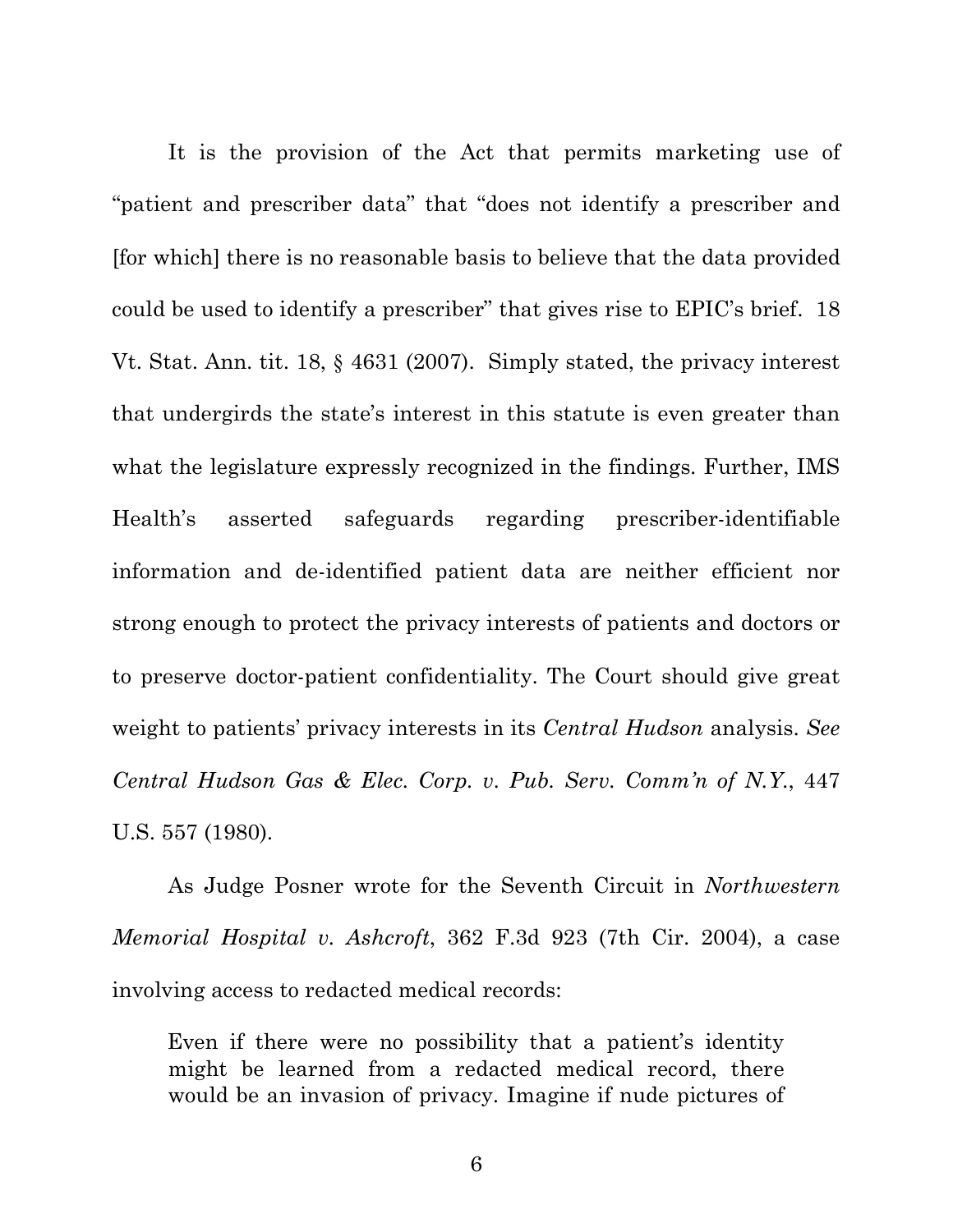a woman, uploaded to the Internet without her consent though without identifying her by name, were downloaded in a foreign country by people who will never meet her. She would still feel that her privacy had been invaded. The revelation of the intimate details contained in the record of a late-term abortion may inflict a similar wound.

Professor Jerry Kang has explained:

[W]e must recognize that anonymity comes in shades. Although no specific individual is identified facially, the individual may be identifiable in context or with additional research. . . . Imagine that a psychiatrist publishes verbatim counseling notes in a best-selling book, but in a way that the specific identity of the patient cannot be determined. If the patient protests at having her story chronicled in agonizing detail to the public, could the good doctor respond that because the information is not identifiable to the specific patient, even with additional research, it is not "personal information." And, because it is not personal information, the patient lacks any privacy claim? To my mind, this reasoning fails to account for the residual privacy interest that exists, notwithstanding the anonymity.

Jerry Kang, *Cyberspace Privacy*, 50 Stan. L. Rev. 1193, 1209 (1998). *See* 

*also* David G. Post, *Pooling Intellectual Capital: Thoughts on Anonymity, Pseudonymity, and Limited Liability in Cyberspace*, 11 U. Chi. Legal F. 139, 149-51 (1996) (discussing how context can sometimes provide identity information of facially anonymous e-mails).

Similarly, there are important and distinct privacy interests to be considered in this case involving the transfer of "de-identified" personal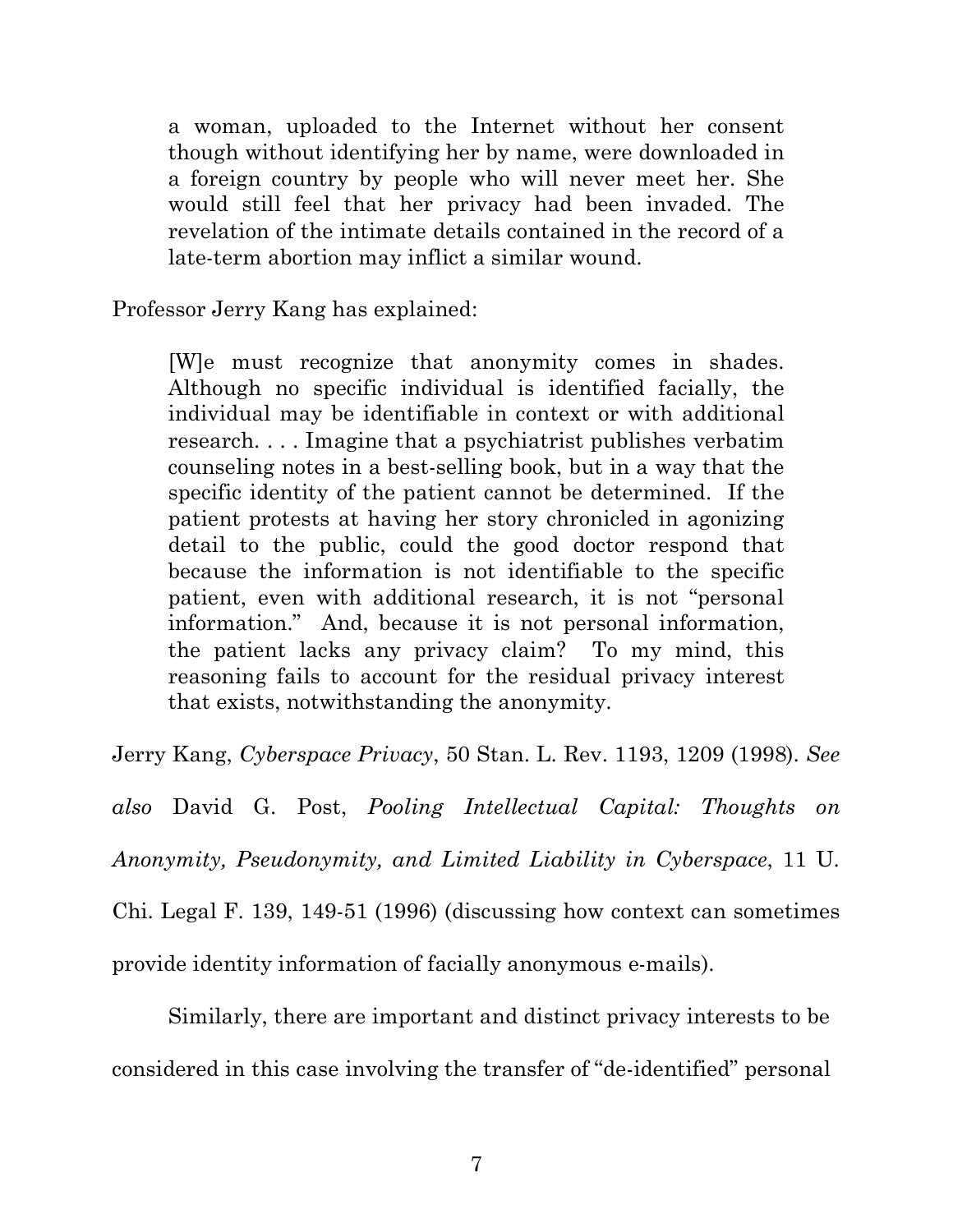information. The information may, in practice, be re-identified. Even if it is not, the data may still impact a cognizable private interest. As one legal scholar puts it, "data can either be useful or perfectly anonymous, but never both." Paul Ohm, *Broken Promises of Privacy: Responding to the Surprising Failure of Anonymization* 4 (University of Colorado Law Legal Studies Research Paper No. 09-12, 2009).3

## **III. IMS Health's "De-identification" Practices Do Not Obviate the Medical Privacy Interests of Vermont Residents.**

Appellants IMS Health Inc. and Verispan, LLC are data-mining companies that purchase and compile prescription information in order to sell the data to private companies and law enforcement agencies, as well as research and academic institutions. Their biggest clients by far are pharmaceutical companies, which use the data extensively for "detailing," targeting doctors for office visits by sales representatives.

The patient data collected by IMS Health is not secure. Quasiidentifiers can be used for re-identification because they can be linked to external databases that contain identifying variables. This method, record linkage, occurs when two or more databases are joined. Such

<sup>3</sup> *Available at*

 $\overline{a}$ 

http://papers.ssrn.com/sol3/papers.cfm?abstract\_id=1450006.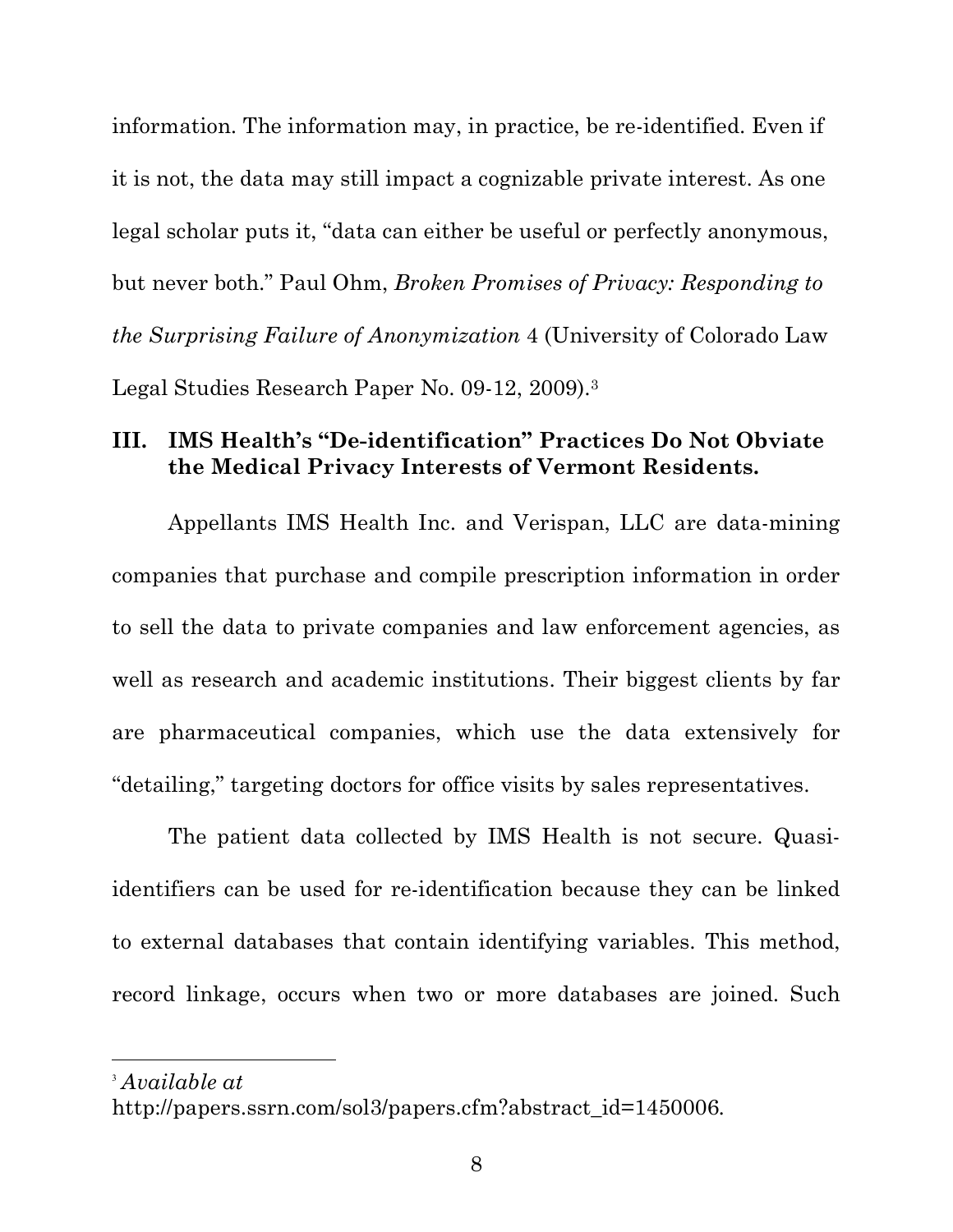information can be obtained through public records, such as birth and death certificates. *See* Salvador Ochoa et al., *Re-identification of Individuals in Chicago's Homicide Database: A Technical and Legal Study*, Massachusetts Institute of Technology (2001) (utilizing the Social Security Death Index and de-identified information about Chicago homicide victims, the researchers were able to re-identify 35% of the victims). Using record linkage, de-identified data can also be easily re-identified. For example, by utilizing date of birth, gender, and zip code information for members of the public, a researcher was able to uniquely identify 87% of the US population. Sweeney, *Weaving Technology and Policy Together to Maintain Confidentiality* at 98-99. Even Google, one of the leaders in information collection and disclosure on the internet, has admitted, "[it] is difficult to guarantee complete anonymization[.]" Chris Soghoian, *Debunking Google's Log Anonymization Propaganda*, Surveillance State Blog, Sept. 11, 2008.4

It is easier to identify people who have a unique combination of quasi-identifiers compared to others in the population. For example, the sole female in a male-dominated working group creates population

l

<sup>4</sup> *Available at* http://news.cnet.com/8301-13739\_3-10038963-46.html.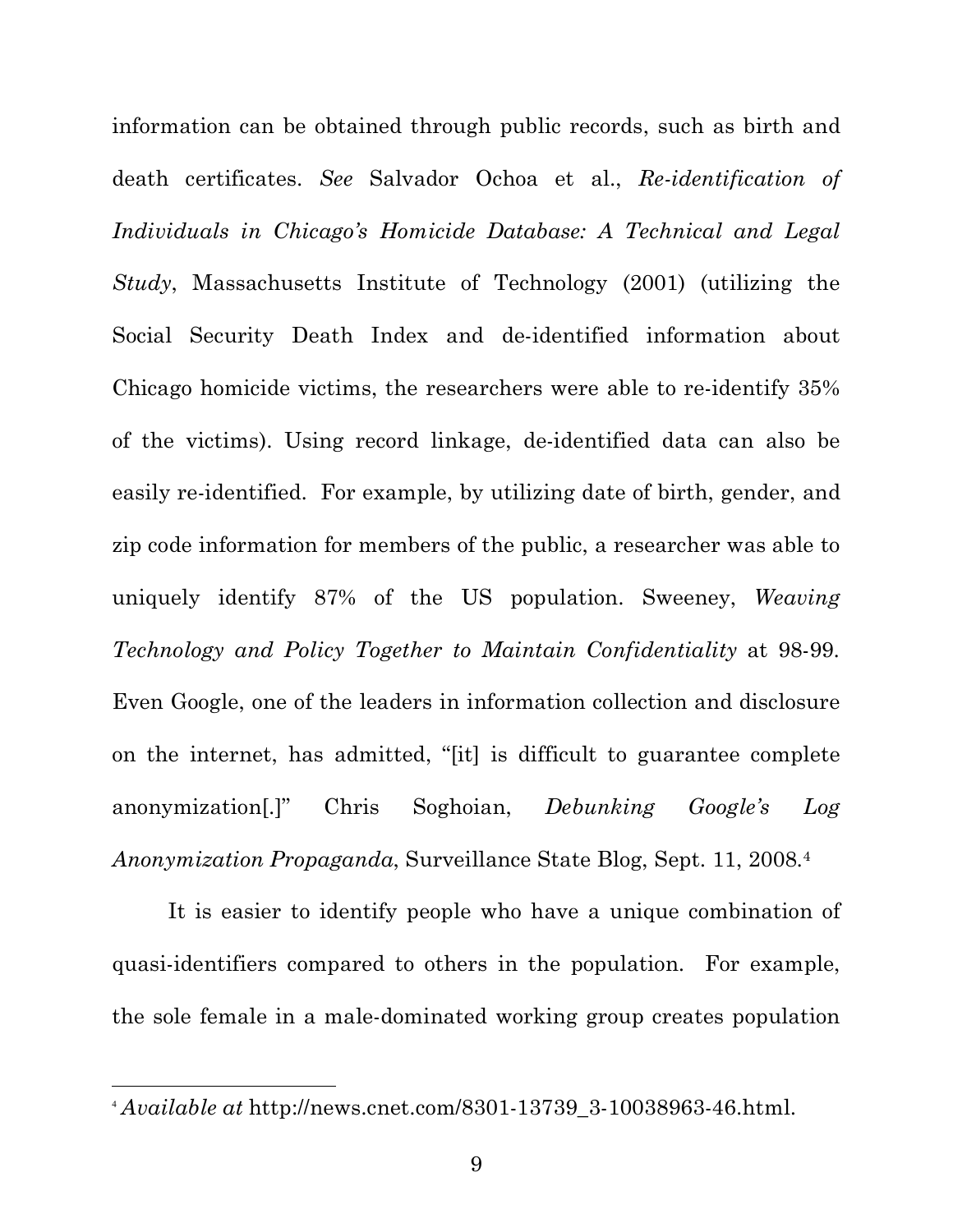uniqueness. Sweeney, *Weaving Technology and Policy Together to Maintain Confidentiality* at 98-99. Similarly, when a person has unique quasi-identifiers compared with the rest of the individuals in the sample group, that person's sample is unique. This also makes the person easier to identify because the unique feature makes the person easier to trace in the real world. This can often be done without name, Social Security number, address, phone number, or other easily identifiable data.

Re-identification of data through record linkage creates additional problems for public figures about whom more personally identifiable information is commonly known. For example, a former governor of Massachusetts had his full medical record re-identified after a researcher cross-referenced public Census information with deidentified health data. Latanya Sweeney, *Roundtable Discussion: Identifiability of Data, Subcomm. on Privacy and Confidentiality*, Nat'l Comm. on Vital and Health Statistics, Jan. 28, 1998.<sup>5</sup> Twelve percent of a population of voters can be re-identified base date birth date alone. With birth date and gender, that number increases to 29%, with birth

 $\overline{a}$ 

<sup>5</sup> *Available at* ttp://npalliance.org/images/uploads/IssueBrief-Prescribing Data low res.pdf.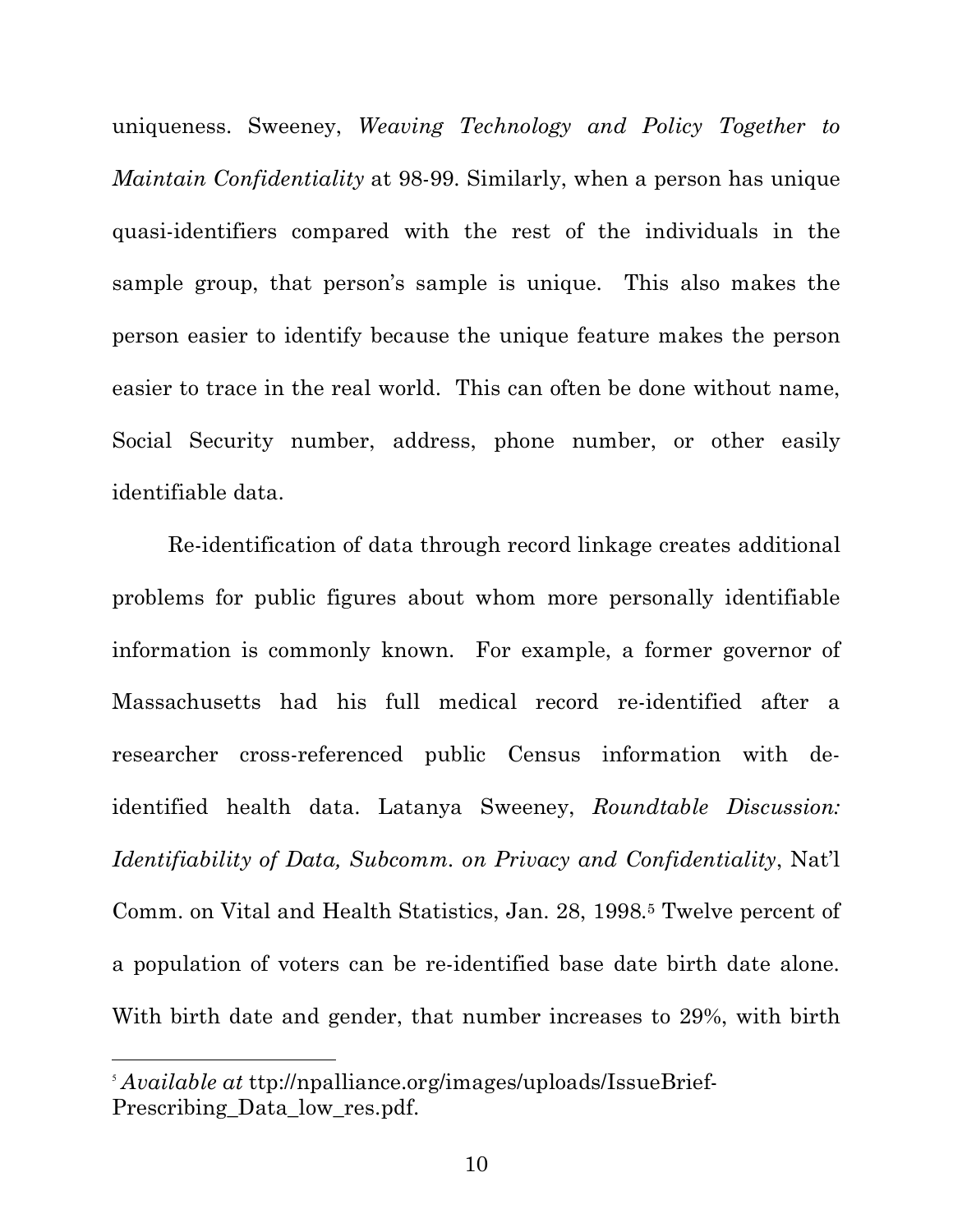date and zip code it increases to 69%, and with full postal code and birth date, 97% of people can be re-identified. *See* Sweeney, *Weaving Technology and Policy Together to Maintain Confidentiality*. Even information as seemingly innocuous, such as movie ratings, can be used to re-identify data. Researchers from the University of Texas found that if an adversary knows six precise ratings a person in the Netflix database has assigned to obscure movies, without any other information, the adversary can identify that person 84% of the time. Arvind Narayanan and Vitaly Shmatikov, *Robust De-anonymization of Large Datasets (How to Break the Anonymization of the Netflix Prize Dataset)* 12, Feb. 5, 2008. If the element of time is added, i.e. if the adversary knows when the ratings were assigned, to six movies (obscure or non-obscure), he can identify 99% of the people in the Netflix database. *Id.* This raises a particularly significant threat, because "researchers have found data fingerprints in pools of non-PII data, with much greater ease than most would have predicted[, suggesting] that maybe everything is PII, to one who has access to the right outside information." Ohm, *Broken Promises of Privacy* at 21. The ease with which records can be linked for re-identification purposes also creates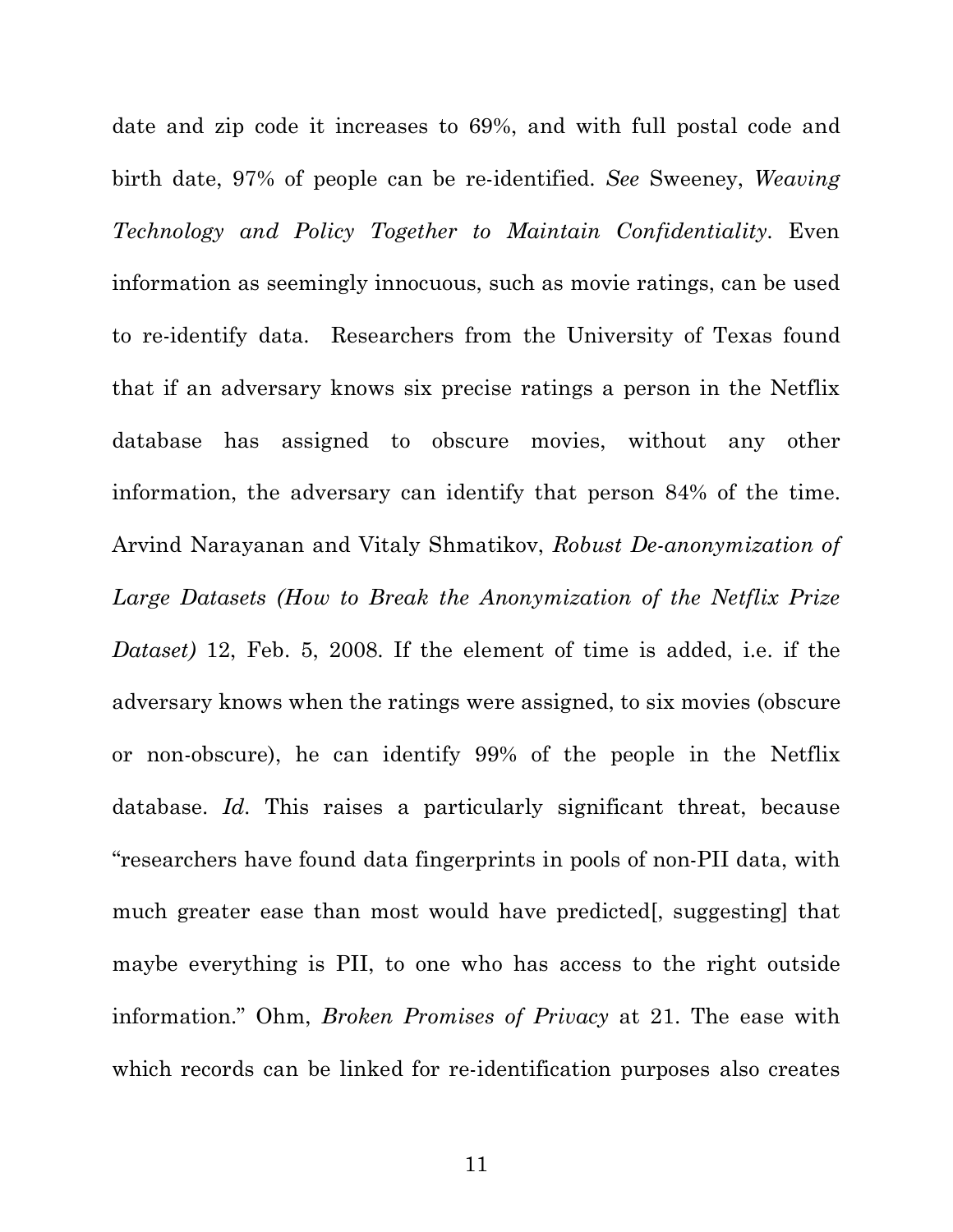unique problems for victims of harassment or domestic violence. This is especially true because the abusers may have additional information that could lead to greater ease of re-identification. For example, many abusers know of victims' past illnesses and the time frame of their occurrence.

The district court's opinion in this case notes that IMS Health "manipulate[s]" patient data, but that the manipulated data still shows "physicians' prescribing patterns in terms of gross number of prescriptions and inclination to prescribe a particular drug." IMS Health v. Sorrell, \_\_\_ F. Supp. 2d \_\_\_, No. 1:07–CV–188 (D. Vt. Apr. 23, 2009). However, no statute defines how IMS Health must de-identify data. Nor is IMS Health legally required to de-identify. The closest governing regulation, the Privacy Rule of the Health Insurance Portability and Accountability Act of 1996 (HIPAA), Pub. L. No. 104- 191., requires the removal of 18 specific identifiers that relate to patient identity, including geographic subdivisions smaller than a state, all elements of date (except year), biometric identifiers, Social Security and medical record numbers. 45 C.F.R. § 164.514(b)(2) (2006). However, HIPAA does not cover pharmaceutical data-mining companies such as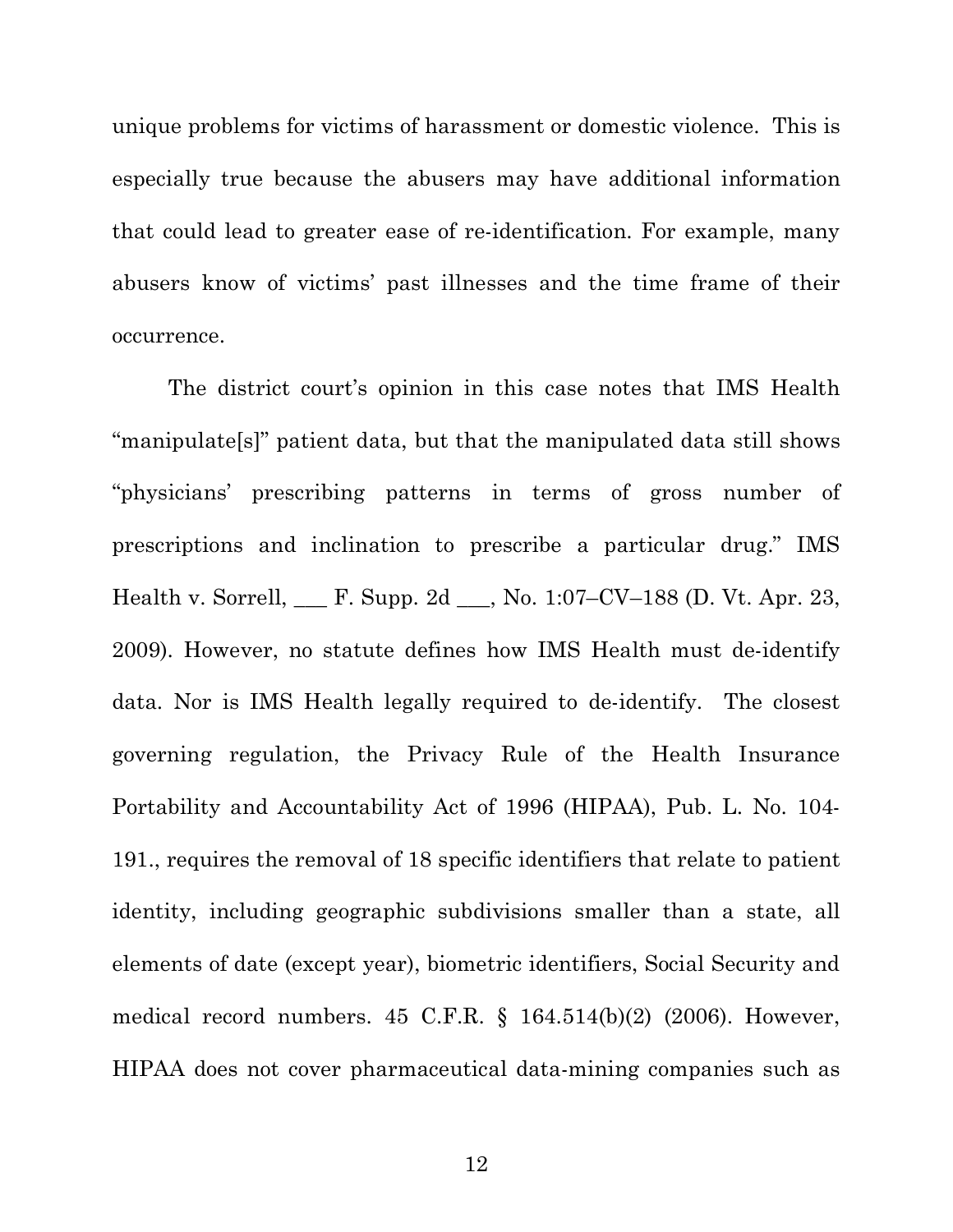IMS Health and Verispan. *See* 45 C.F.R. § 160.103 (2006). Further, the ease with which data can be re-identified renders the HIPAA protections "illusory and underinclusive, because it deregulates the dissemination of certain types of data that can still be used to reidentify and harm." Ohm, *Broken Promises of Privacy* at 34.

Although de-identification measures are increasingly innovative and computationally complex, patient data is still vulnerable to attacks because sophisticated re-identification programs are also being developed. Individuals can be re-identified using information such as zip code, date of birth, and gender and then comparing that data to publicly available information. Such information is easily accessible via birth and death records, incarceration reports, voter registration files, and driver's licensing information. Khaled El Emam et al., *Evaluating Common De-identification Heuristics for Personal Health Information*, 8 J. Med. Internet Res. 4 (2006). As University of Colorado Law School professor Paul Ohm notes, "no matter how effectively you follow the latest reidentification research, folding newly identified data fields into your laws and regulations, reidentification researchers will always find another data field type you do not yet cover." Ohm, *Broken Promises of* 

13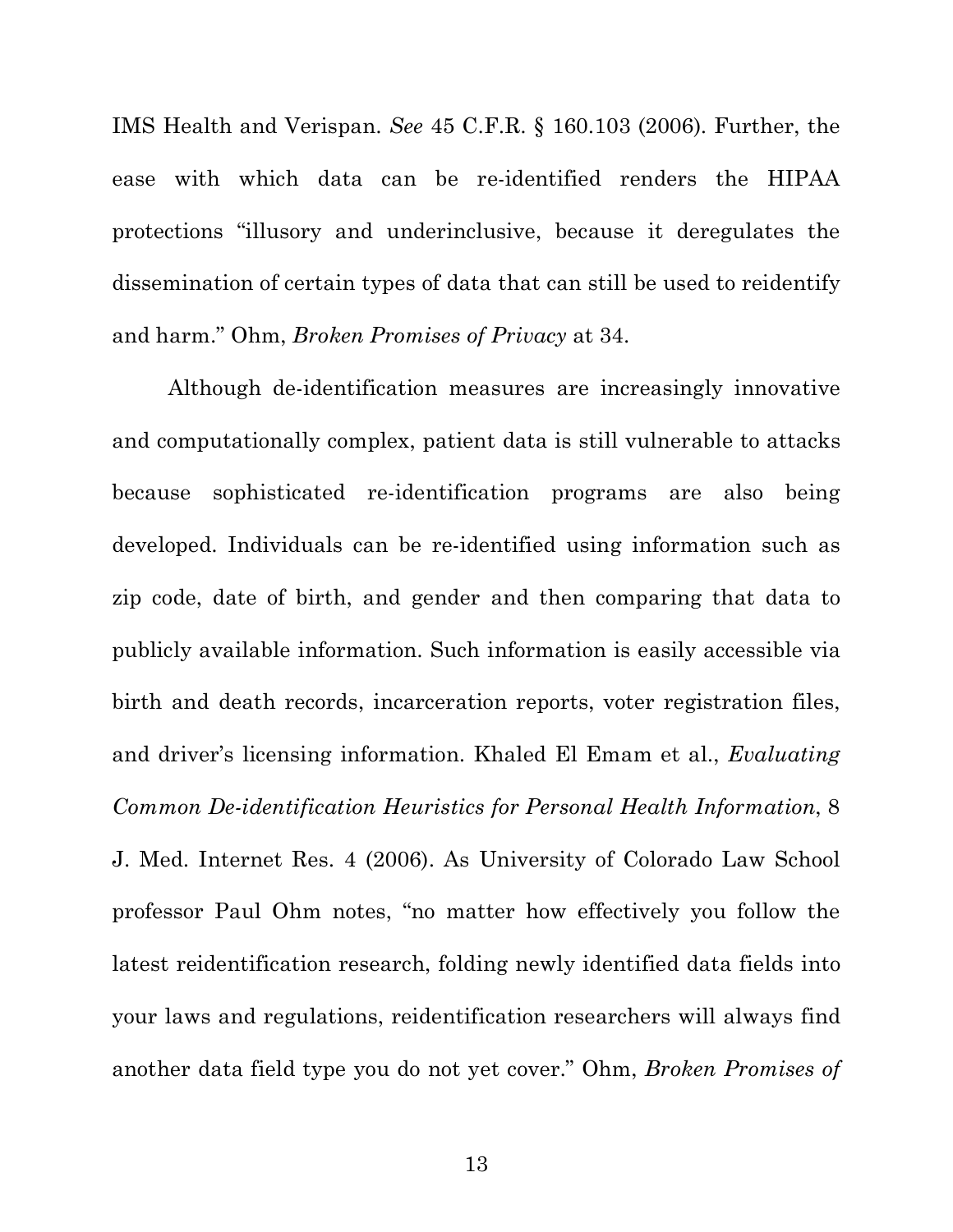*Privacy* at 35.

Data re-identification has broad implications. It can be used for business purposes, as well as by individual citizens employing widely available tools. Re-identification can also be used for many types of investigative reporting, especially investigations involving celebrities or politicians. Ochoa, *Re-identification of Individuals in Chicago's Homicide Database: A Technical and Legal Study; cf. Barron H. Lerner,* When Illness Goes Public 144 (2006) (detailing Steve McQueen's use of a pseudonym while receiving mesothelioma treatment at Cedars-Sinai Medical Center in 1980). The information gleaned from health records could provide sensitive and potentially embarrassing reports. It can also be used by someone trying to identify a very small group of individuals with a similar characteristic. Re-identified data may also be useful in divorce proceedings or by perpetrators of crime who may have specific information on one particular individual that they can then use to identify that person's health records.

An additional privacy interest is implicated through pharmaceutical data-mining. Increasing the role companies have in determining patient treatment through personalized medicine opens

14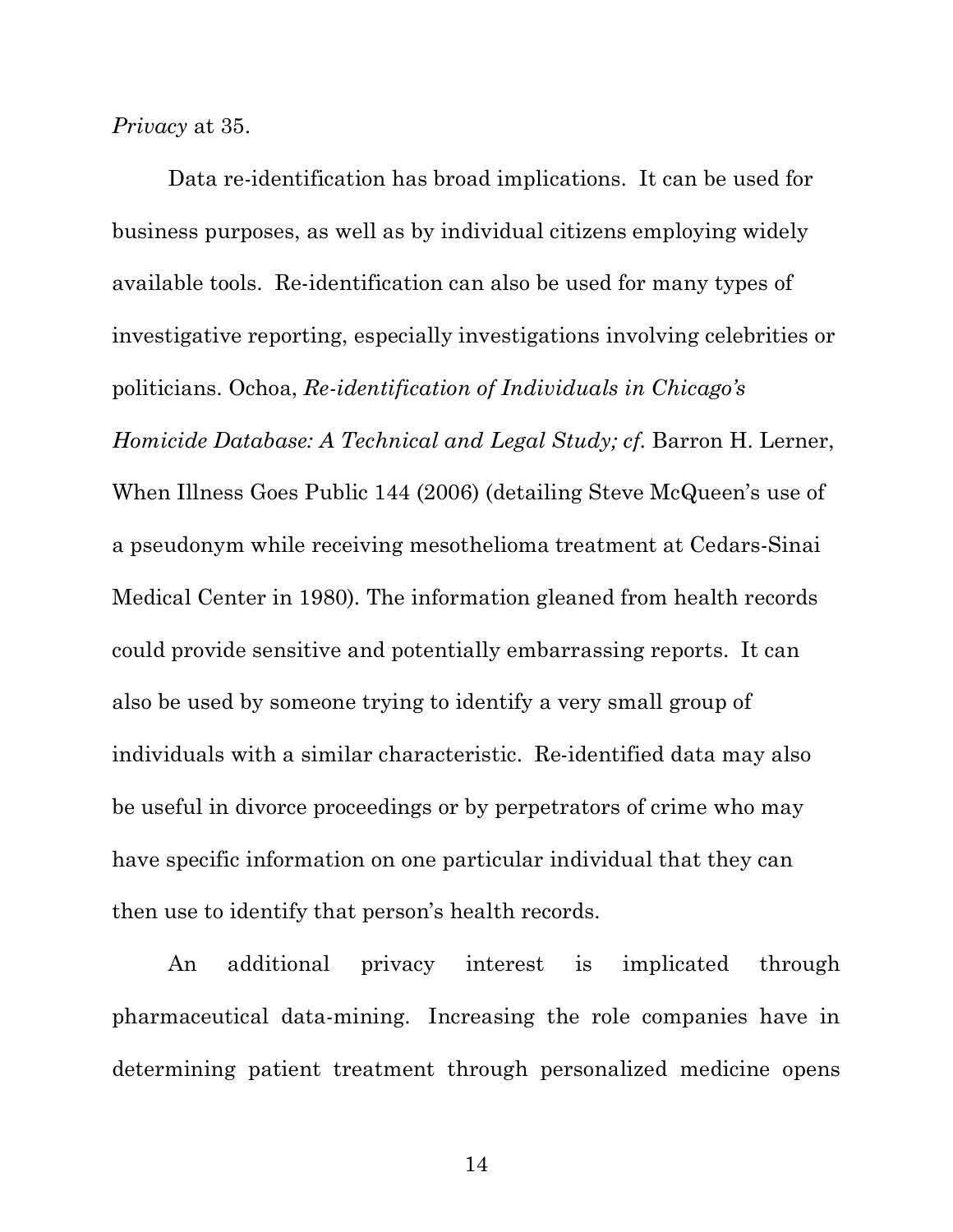the door to more intrusive use of patient information. This leads to situations where patients have less control over their personal treatment plans. With personalized medicine, pharmaceuticals and other treatments are specifically tailored to a patient's genetic profile.

Gary E. Merchant, *Personalized Medicine and the Law*, 44 *Arizona Attorney* 12 *(*2007*)*. One of the most significant impediments to the implementation of personalized medicine is the "real and perceived risk of genetic discrimination and privacy violations." *Id.* at 19. Many patients are hesitant to partake in existing genetic tests for fear that third parties, including employers or insurers, could use the information collected against them. *Id.* This underscores the need to ensure that the patient privacy interest in matters involving the transfer of sensitive prescribing information is given sufficient weight.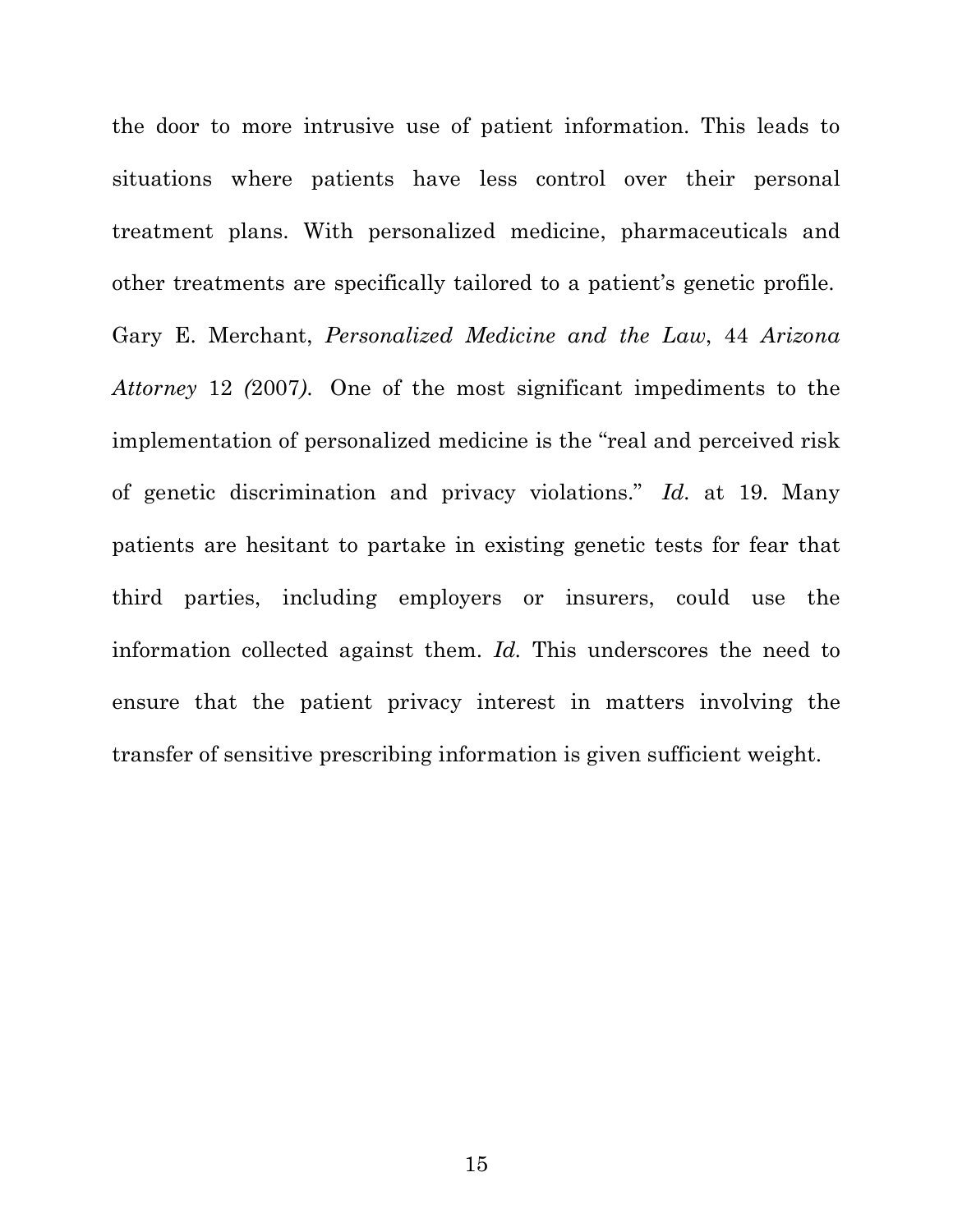## **CONCLUSION**

*Amicus Curiae* respectfully requests this Court to grant Appellee's

motion to affirm the decision of the lower court.

Respectfully submitted,

MARC ROTENBERG *Application for admission pending* JOHN A. VERDI JARED KAPROVE (VA. ADMISSION PENDING) KIM NGUYEN (MD. ADMISSION PENDING) ELECTRONIC PRIVACY INFORMATION CENTER (EPIC) 1718 Connecticut Ave. NW Suite 200 Washington, DC 20009  $(202)$  483-1140

September 15, 2009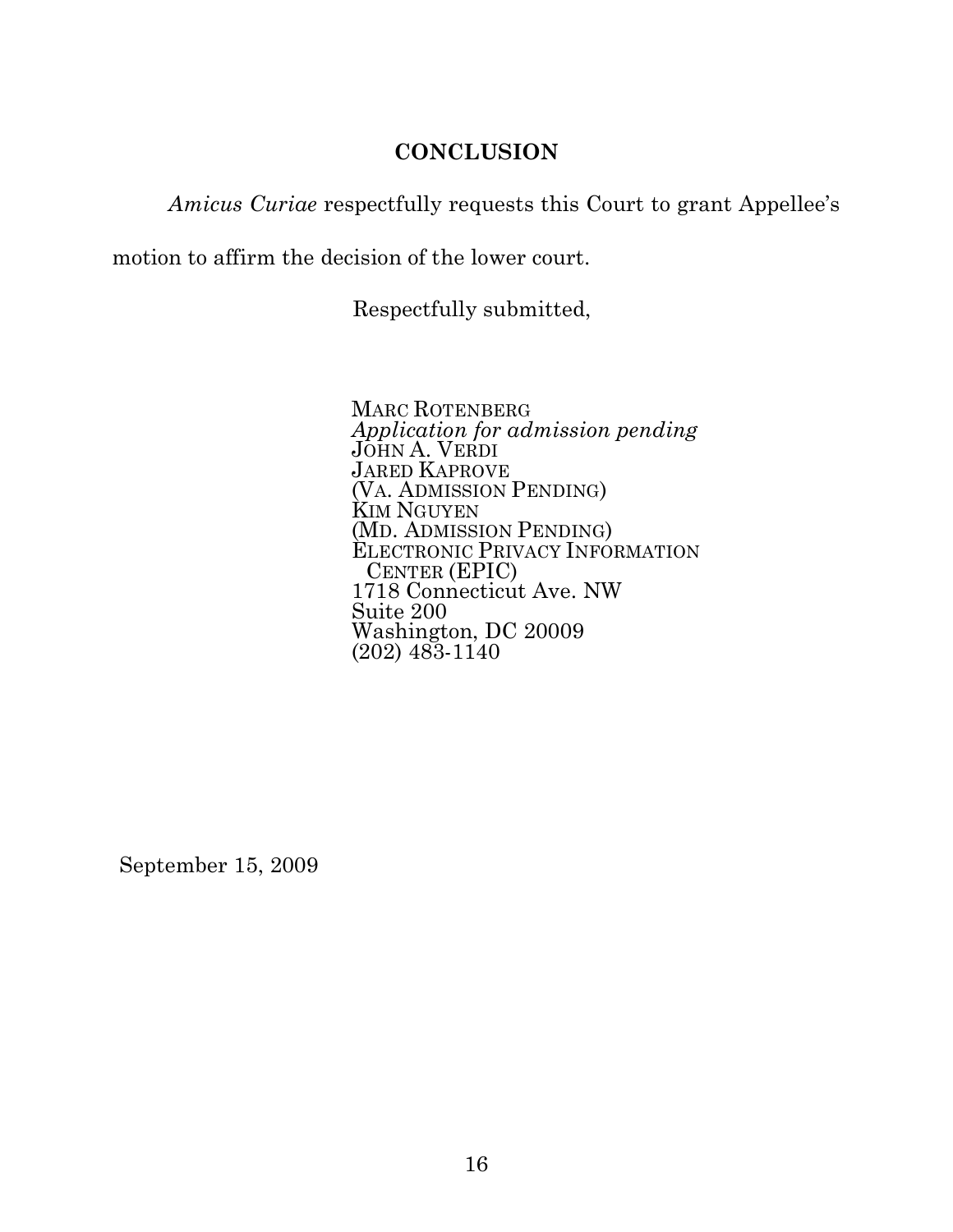### **CERTIFICATE OF COMPLIANCE**

This brief complies with the type-volume limitation of 7,000 words of Fed. R. App. P. 29(d) and Fed. R. App. P. 32(B)(i). This brief contains 3,301 words, excluding the parts of the brief exempted by Fed. R. App. P. 32(a)(7)(B)(iii). This brief complies with the typeface requirements of Fed. R. App. P. 32(a)(5) and the type style requirements of Fed. R. App. P. 32(a)(6) because this brief has been prepared in a proportionally spaced typeface using Microsoft Office Word 2007 in 14 point Century Schoolbook style.

Dated: September 15, 2009

MARC ROTENBERG *Application for admission pending* JOHN A. VERDI JARED KAPROVE (VA. ADMISSION PENDING) KIM NGUYEN (MD. ADMISSION PENDING) ELECTRONIC PRIVACY INFORMATION CENTER (EPIC) 1718 Connecticut Ave. NW Suite 200 Washington, DC 20009 (202) 483-1140

\_\_\_\_\_\_\_\_\_\_\_\_\_\_\_\_\_\_\_\_\_\_\_\_\_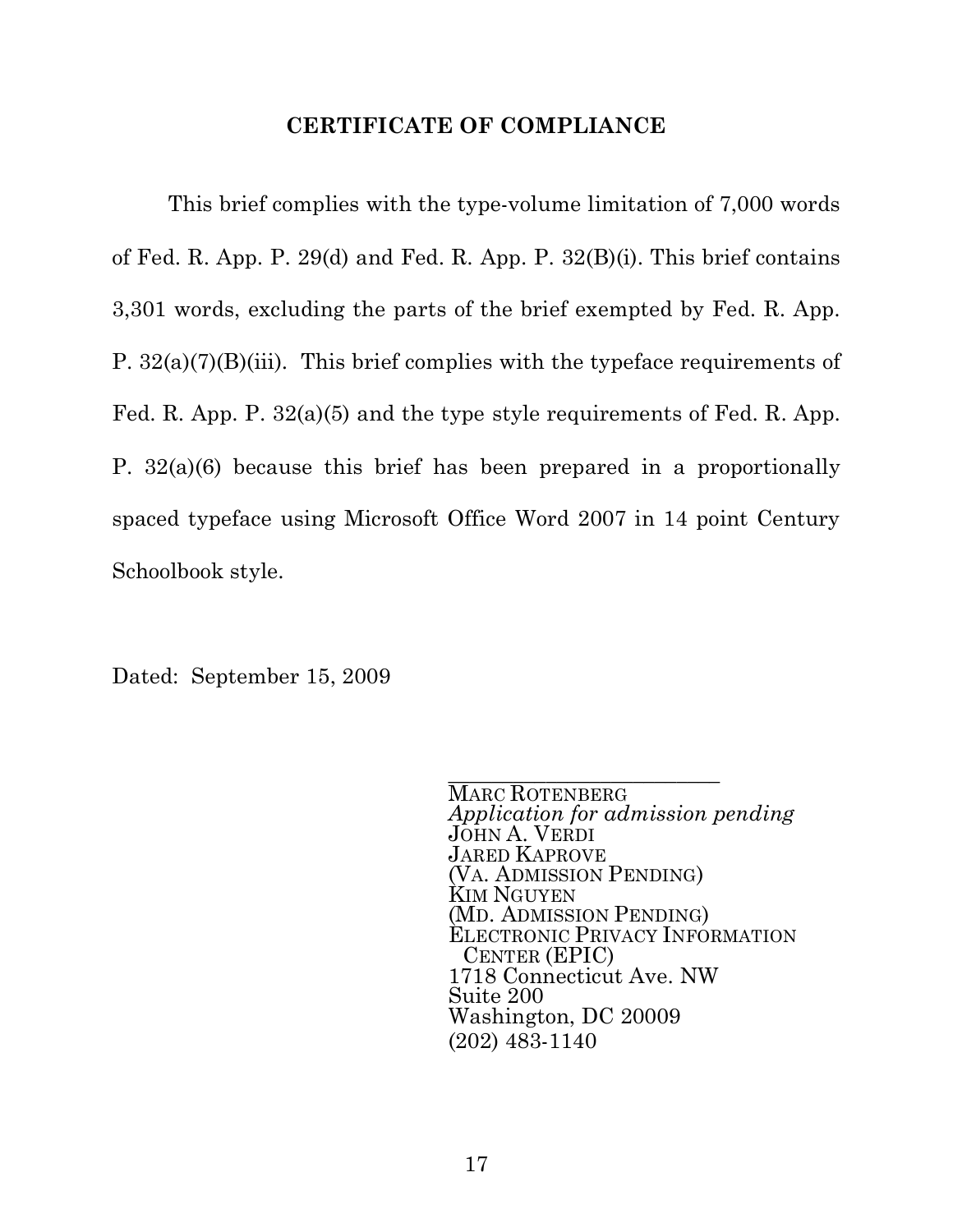## **ANTI-VIRUS CERTIFICATION**

In the matter of *IMS Health Inc. v. Sorrell*, Docket No. 09-1913-cv

(L), I, Marc Rotenberg, certify that I used Symantec Anti-Virus

9.0.1.1000, Scan Engine Version 91.2.0.30; Virus Definitions Version

9.14.2009 Rev. 3 to scan for viruses the PDF version of the Brief of

Appellees that was submitted in this case as an email attachment to

<briefs@ca2.uscourts.gov> and that no viruses were detected.

Dated: September 15, 2009

\_\_\_\_\_\_\_\_\_\_\_\_\_\_\_\_\_\_\_\_\_\_\_\_\_ MARC ROTENBERG *Application for admission pending* JOHN A. VERDI JARED KAPROVE (VA. ADMISSION PENDING) KIM NGUYEN (MD. ADMISSION PENDING) ELECTRONIC PRIVACY INFORMATION CENTER (EPIC) 1718 Connecticut Ave. NW Suite 200 Washington, DC 20009 (202) 483-1140